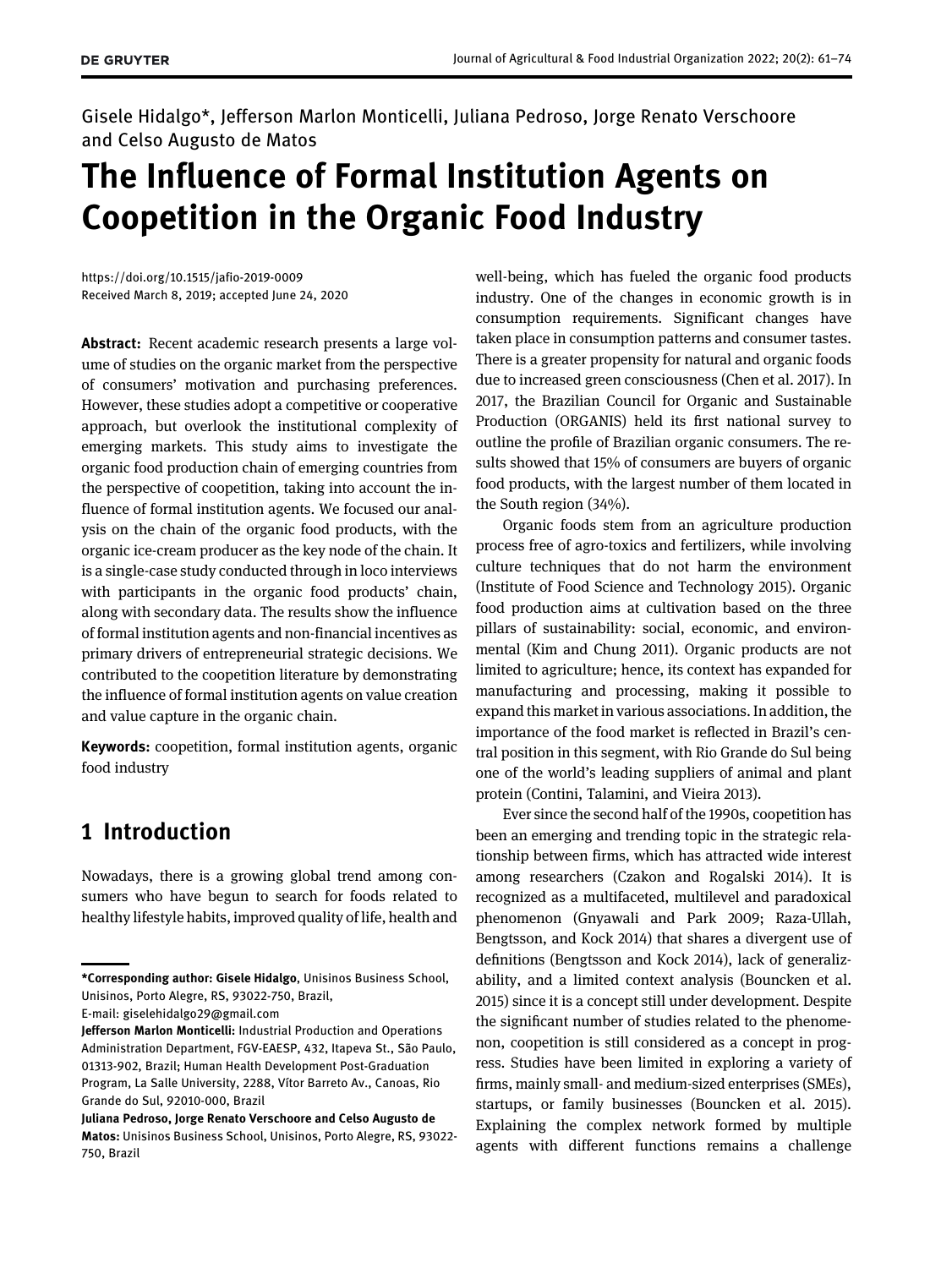[\(Myllärniemi et al. 2012](#page-12-2)). In this study, coopetition refers to a strategic and dynamic process in which economic actors jointly create value through cooperative strategies, while simultaneously competing to capture part of this value [\(Bouncken et al. 2015](#page-11-4)).

Interestingly, few studies have addressed coopetition from the perspective of the institutional environment, e.g., studies on the consortium of Italian operas [\(Mariani 2007\)](#page-12-3), theme parks in Finland and Italy ([Kylänen and Mariani](#page-12-4) [2012\)](#page-12-4), and the European wireless telecommunications sector ([Nemeh and Yami 2016\)](#page-12-5). This fact could be justified since the majority of the studies still focus on developed countries that enjoy stronger institutions, unlike emerging economies involving unstable institutions ([Cuervo-Cazurra](#page-11-5) [and Genc 2008\)](#page-11-5), marked by inefficient legal and regulatory systems, arbitrary government policies, and inadequate infrastructure [\(Hoskisson et al. 2000; Mesquita and Laz](#page-12-6)[zarini 2008\)](#page-12-6). Moreover, although coopetition was originally used to describe the value-creating network [\(Brandenburger and Nalebuff 1996\)](#page-11-6), papers have rarely addressed this issue ([Czakon and Rogalski 2014](#page-11-2)), thereby becoming an issue still limited in theoretical and empirical levels ([Volschenk, Ungerer, and Smit 2016\)](#page-13-0). Therefore, it is necessary to examine the different roles and effects that institutions might have on several levels of coopetition [\(Dorn, Schweiger, and Albers 2016](#page-11-7)) and their impact on value creation.

The current academic research presents a large volume of studies aimed at the organic market from the perspective of consumers' motivation and purchasing preferences. However, the bias of the production chain in this segment is still rarely explored. This study aims to investigate the organic food production chain of emerging economies from the perspective of coopetition in order to create and capture value among agents, considering the influence of formal institution agents. These institutions have a formal legal structure, which may be public or private institutions related to the government or businesses, including government agencies, industrial bureaus, tax bureaus, state banks, and commercial administration bureaus [\(He and](#page-12-7) [Wei 2013\)](#page-12-7). Our analysis unit focused on the organic food product's chain, with the organic ice-cream producer in Brazil as the key agent of the chain. In this scenario, we used the studies based on coopetition and formal institution agents to theoretically support the analysis of our industry.

Today, more mature markets can be found in the European Union and the United States, where organic products are widely distributed across multiple retail channels [\(Sahota 2013\)](#page-13-1). According to the Organic Trade Association [\(OTA 2017\)](#page-12-8), the United States had the largest organic market in the world reaching \$50 billion of income. However, the growing interest in organic production is not limited to developed economies. Over the past few decades, the production and consumption of urban centers in Latin America emerging economies have increased, especially in Brazil, where organic agriculture generated about R\$ 2.5 billion in 2016 ([Portal Brasil 2017](#page-12-9)). The economic contribution of this sector shows that organic producers have a 33% higher income than conventional producers. The additional contribution, in the annual income of those participating in the chain, reaches an average of \$2000 more than those who participated in the chain only with conventional products ([OTA 2017\)](#page-12-8).

Agri-food industry is one of the oldest industries, which has several examples of coopetition ([Walley and](#page-13-2) [Custance 2010\)](#page-13-2). Our research shows the existence of coopetition between organic ice cream producers competing for space in the market, while simultaneously cooperating to promote the industry's visibility in the segment. Other coopetition and value-creating relationships are shown between organic product suppliers cooperating at fairs and markets, thus avoiding product overlap, but competing to capture the value of the customer who is willing to pay more for organic products. In other words, their goal is to create a larger market through cooperation, and then divide it through competition. This movement provides the growth of the organic industry, which presents an institutional influence on the strategic decision-making of the producers regarding the adopted market positioning.

Having this in mind, this paper makes three important contributions to the literature. The first contribution lies in demonstrating the influence of formal institution agents on value creation in the value network. In these terms, formal institution agents act as a formal regulation that legitimizes the players in the field who accept it as a legitimate issuer of standard conditions. As a result, these players (as suppliers, clients and competitors) use these standard conditions to create and dispute value. Therefore, this study goes beyond the analysis of value creation through complementary resources ([Bouncken and Kraus 2013;](#page-11-8) [Estrada, Faems, and de Faria 2016\)](#page-11-8) or high market overlap [\(Bouncken, Fredrich, and Kraus 2019\)](#page-10-1) due to consideration of the value development and its capture with the support of formal institution agents. Secondly, coopetition in the agri-food industry has rarely been applied, with the exceptions of [Galdeano-Gómez, Pérez-Mesa, and Giagnocavo](#page-11-9) [\(2015\) and Granata \(2012\)](#page-11-9). Therefore, this paper contributes by exploring limited researches on agri-food and, mainly, the organic food industry. In these terms, this paper aims to fill the lack of holistic coopetitive research among supply chain players ([Klimas 2014\)](#page-12-10), such as exploratory and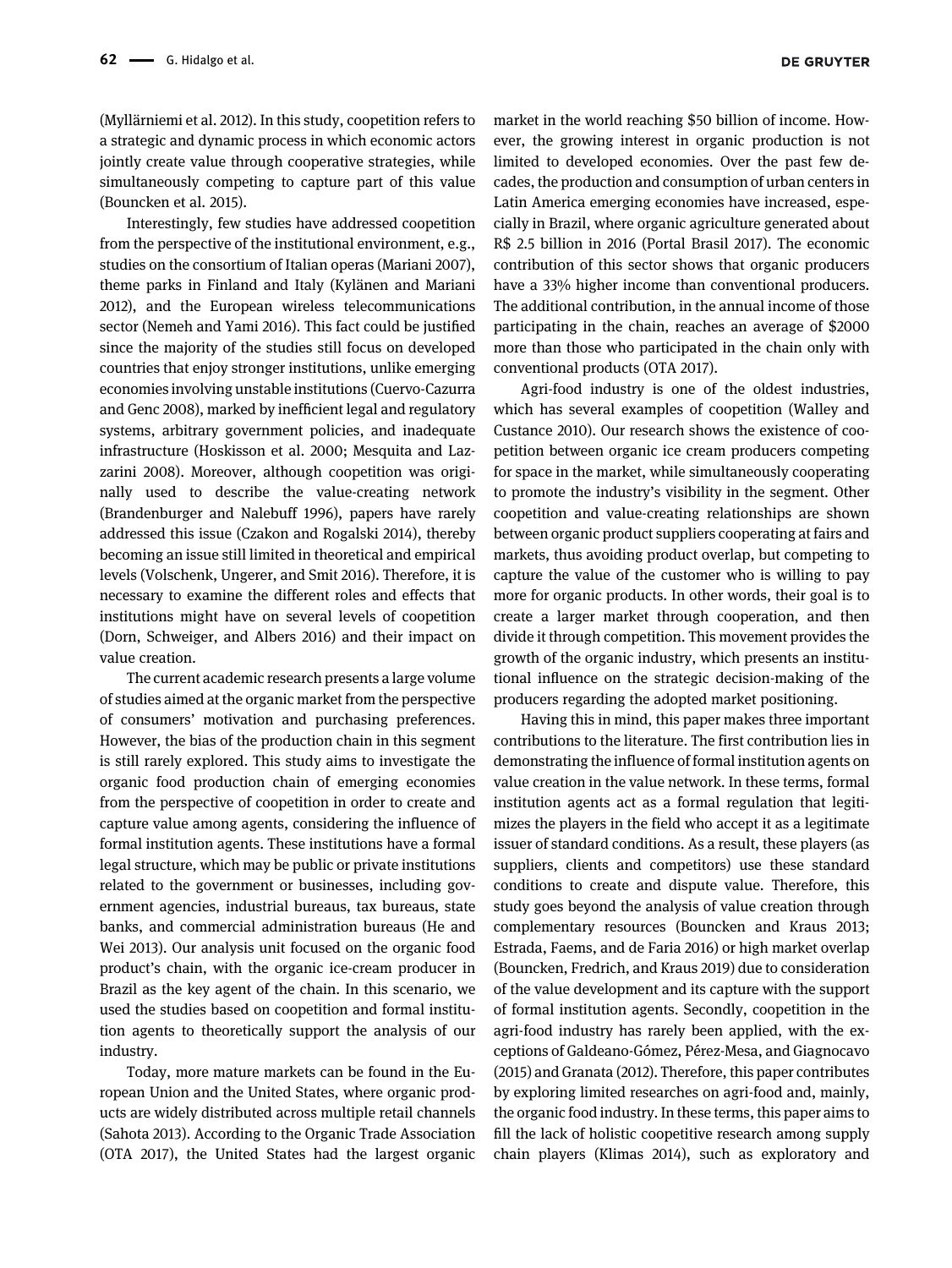qualitative research [\(Houé and Guimarães 2013](#page-12-11)). Finally, the third contribution is based on non-financial incentives in the organic food industry. We identified that players coopete to create and dispute value in the network for ethical or particularly healthy reasons. Financial incentives are secondary reasons for coopeting in this industry. In fact, this study differs from previous research, because we went beyond the coopetition strategy in an attempt to fill these research gaps, while considering the role of formal institution agents with firms that primarily use coopetitive strategies for non-financial incentives.

## 2 Coopetition

Coopetition is still underdeveloped and has not yet reached the paradigm status as competition and cooperation have achieved ([Bengtsson, Eriksson, and Wincent 2010; Padula](#page-10-2) [and Dagnino 2007\)](#page-10-2). From a managerial point of view, the origin of the term "coopetition" is attributed to Ray Noords, founder and CEO of Novell, who first mentioned it in the 1980s in this phrase: "You must be able to compete and cooperate at the same time," while describing markets and firms' configurations that must increasingly compete and cooperate simultaneously ([Bengtsson and Kock 2000;](#page-10-3) [Padula and Dagnino 2007\)](#page-10-3). In the following decade, coopetition was appropriated by the academia and became the object of theoretical studies, beginning with the book Coopetition, by [Brandenburger and Nalebuff \(1996\),](#page-11-6) who used game theory as theoretical support to validate the purpose of "Sleeping with the enemy" — learning to work with rivals ([Coy 2006](#page-11-10)).

Coopetition can be analyzed by two approaches: as a process and as a context ([Bengtsson, Eriksson, and Win](#page-10-2)[cent 2010](#page-10-2)). As a process, coopetition involves narrow strategies of competition and cooperation simultaneously between competing firms, in different areas and levels of interaction ([Bengtsson and Kock 1999, 2000\)](#page-10-4). One continuum ranges from complete competition to complete cooperation with different degrees of coopetitive relations. The stronger the cooperation, the weaker the competition, and vice-versa ([Bengtsson and Kock 2000\)](#page-10-3). Twocontinuum approaches suggest that different levels of cooperation and competition can co-exist in parallel within a coopetitive relationship, based on a multifaceted concept [\(Bengtsson, Eriksson, and Wincent 2010](#page-10-2)).

On the other hand, as a context, which is the focus of our research, coopetition is broadly presented in a chain that adds value to the company through environmental interaction ([Brandenburger and Nalebuff 1996; Lado,](#page-11-6) [Boyd, and Hanlon 1997\)](#page-11-6). This chain refers to customers,

suppliers, substitutes, and complementors (players from whom customers buy complementary products or to whom suppliers sell complementary resources) called "The Value Net". In this relationship, based on game theory, there will be coopetition between the firm and these parties in any direction ([Nash 1950\)](#page-12-12). In this case, we can draw an analogy to the market with a pie. Players cooperate to expand the market by creating value and developing the market as if they were to bake a pie. Then, competing is required to capture value in the market, that is, getting the largest piece of the cake [\(Brandenburger and Nalebuff 1996;](#page-11-6) [Gnyawali, He, and Madhavan 2006\)](#page-11-6). The interaction of competitive and cooperative strategies will create a syncretic rent or higher overall rent for a firm [\(Lado, Boyd, and](#page-12-13) [Hanlon 1997](#page-12-13)). In these terms, coopetition is a relationship strategy wherein the partners; mainly, the suppliers, firms, and customers aim to increase the value of their businesses more than it could be obtained individually. The crucial point is how to divide the results that the firms obtained through a coopetitive strategy.

In the perspective of coopetition as a context, in a more general concept, coopetition includes all the relations developed between complementary organizations ([Pelle](#page-12-14)[grin-Boucher, Le Roy, and Gur](#page-12-14)ău 2013). It is based on the ability of firms to collaboratively create and appropriate value, thereby capturing the greater proportion of value individually [\(Gnyawali and Park 2011\)](#page-11-11). The Value Network ([Figure 1\)](#page-2-0) explores all interdependencies in this context.

Coopetition is based on the interdependence between firms, with the partial convergence of interests and goals through disparate and hybrid relationships. It is based on creating opportunities for competitive advantage through the removal of external barriers and threat neutralization



<span id="page-2-0"></span>Figure 1: Value network. Source: Adapted from [Brandenbuger and](#page-11-6) [Nalebuff \(1996\)](#page-11-6).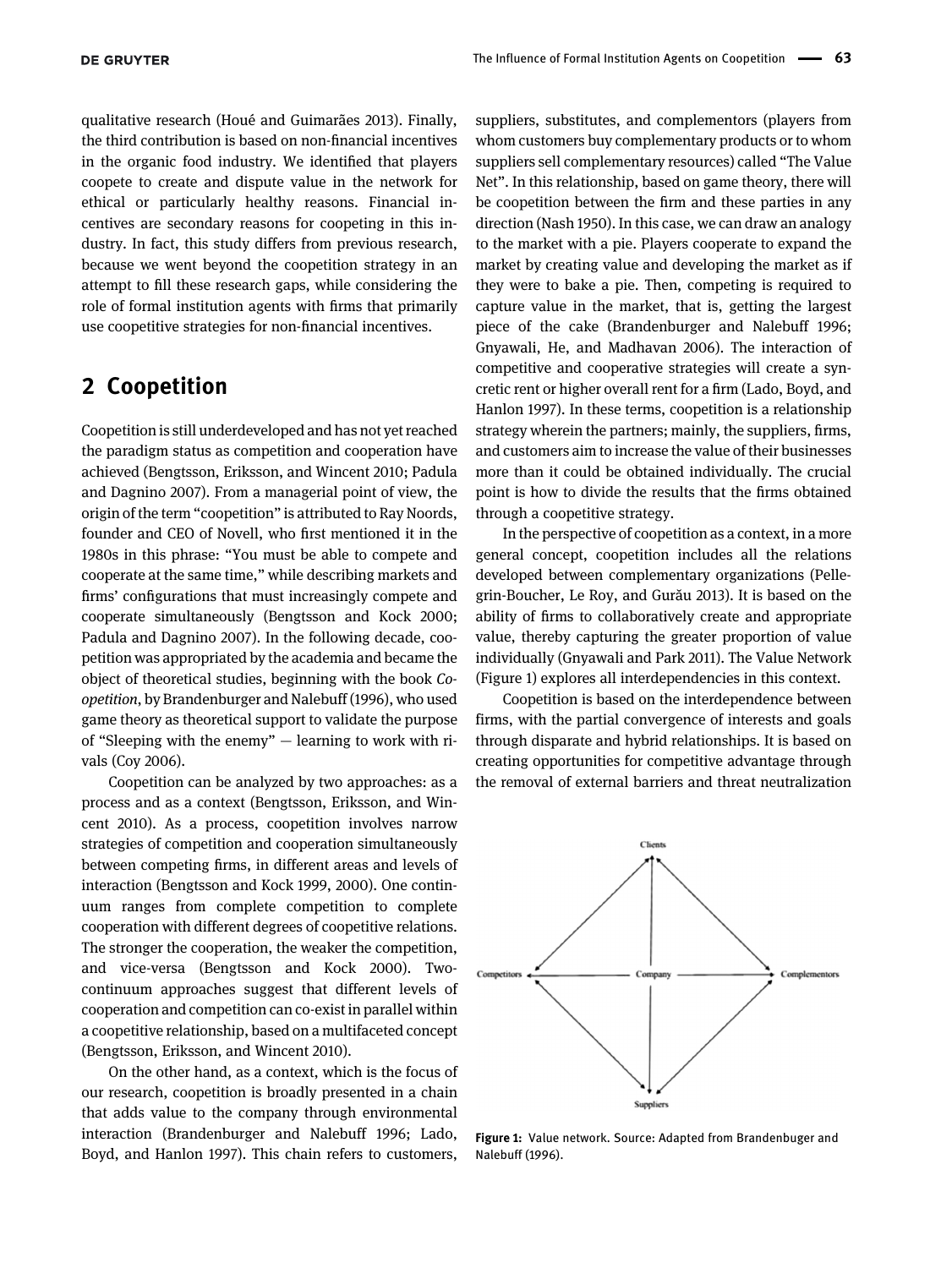[\(Chin, Chan, and Lam 2008](#page-11-12)). In this case, the shared objectives prove more important than maximizing individual profits. Self-interests overlap and positively depend on each other. This behavior generates a strategic interdependence between firms, giving rise to a coopetitive system of value creation ([Dagnino and Padula 2002; Padula and](#page-11-13) [Dagnino 2007\)](#page-11-13). However, it is necessary to clarify how firms create value and how appropriate this value is for them [\(Volschenk, Ungerer, and Smit 2016\)](#page-13-0), considering mutual reciprocity ([Franco and Belo 2013\)](#page-11-14).

Coopetition permits firms to access resources and markets, economies of scale and scope, increased bargaining power, reduced transaction costs, periods of product development and innovation, and contractual mechanisms to neutralize opportunistic risks ([Kraus et al. 2019](#page-12-15)). Nevertheless, strategic options enable the assumption of flexible postures [\(Lado, Boyd, and Hanlon 1997\)](#page-12-13). Using these terms, firms can reduce costs, conduct research, acquire knowledge, and develop new products or technologies [\(Luo 2007\)](#page-12-16). Moreover, coopetition may create entry barriers against competitors not included in the coopetition [\(Klein et al. 2019; Ritala and Hurmelinna-Laukkanen](#page-12-17) [2009](#page-12-17)). Especially for SMEs that may improve their market position using coopetition, this relationship is strategic in developing and gaining competitive advantage [\(Granata](#page-11-15) [et al. 2017; Robert et al. 2018; Tomski 2011](#page-11-15)). Excessive coopetition may have a negative influence on innovation performance and can be a cause for concern about opportunistic behavior [\(Gnyawali and Park 2009; Sun et al.](#page-11-3) [2012\)](#page-11-3). This happens due to the threat of expropriation, resulting from a difference between the knowledge created by cooperation and the knowledge appropriated by competition. Depending on the absorptive capacity of the competing firm, the volume of knowledge leakage may be significant ([Ritala and Hurmelinna-Laukkanen 2009\)](#page-13-3). In addition to the free-riding behavior, another example of the negative externalities of coopetition is the generation of redundant knowledge or learning isomorphism and a reduction in learning efficiency, mainly because as the number of collaborations grows, there is no heterogeneity between the participants ([Gnyawali and Charleton 2018;](#page-11-16) [Oliver 2004](#page-11-16)). This double-edged sword can be potentiated by institutional effects, mainly in emerging economies.

# 3 Institutions on Coopetition

Institutions impose restrictions by defining legal, moral and cultural boundaries, which legitimize (or not) activities and support the actors that execute them [\(Hodgson](#page-12-18) [2006; Scott 2001\)](#page-12-18). However, they also provide resources for

these same actors to work in relation to social structures. In this case, institutions play a predominant role in promoting or facilitating networks and stimulating coopetition strategies, mainly in already robust industries ([Brito 2001\)](#page-11-17). Thus, they aim to increase the competitiveness of local businesses by developing learning and relationship networks, reducing transaction costs, and promoting the internationalization of firms. In industries with high competition and cooperation, institutions encourage coopetition between rival firms, thereby creating barriers for new entrants. Once again, firms are strengthened to face foreign competitors. This stimulation occurs through the identification and complementarity of resources [\(Klein](#page-12-17) [et al. 2019](#page-12-17)). Finally, these relationships are dynamic, since their goals evolve following the interdependence of firms

From an economic perspective, [North \(1990\)](#page-12-19) emphasizes that institutions play a crucial role in the economy because they reduce uncertainty and become a reference for individuals. In this sense, institutions serve as "the rules of the game in a society or, more formally, are the humanly devised constraints that shape human interaction" ([North](#page-12-19) [1990,](#page-12-19) p. 3). Institutions can be formal constraints, which are explicit (rules, laws, constitutions), and informal constraints (norms of behavior, conventions and self-imposed codes of conduct). Therefore, the institutions will operate through their formal or informal structures to perform economic and social transactions that, in turn, will affect any strategic decision adopted by the firm ([North 1990](#page-12-19)).

and institutions ([Deligonul et al. 2013](#page-11-18)).

As formal structures, formal institution agents affect firms' decisions and may improve performance (e.g., by addressing market imperfections and providing resources or protection for certain industries, cf. [Mon](#page-12-20)[ticelli, Garrido, and Vasconcellos 2018\)](#page-12-20), but on the other hand, they may also hinder performance due to bureaucracies, rules, party systems, political actors, interested groups, government programs, and structural mechanisms [\(Wu and Deng 2020\)](#page-13-4). Therefore, a certain degree of normative and cognitive pressures (cf. [Peng](#page-12-21) [et al. 2009\)](#page-12-21) emanating from formal institution agents will affect the actions undertaken by firms and the resulting outcomes. Consequently, firms may find it easier to perceive the benefits of participating in network relations as managed by formal institution agents than to cooperate directly with their competitors (in terms of information gathering, marketing, technology, or procurement efforts) because the latter entails a complex interplay of the expected benefits with potential (and unwanted) risks [\(He and Wei 2013\)](#page-12-7).

Formal institution agents can directly provide resources or help firms complement each other [\(Deligonul](#page-11-18)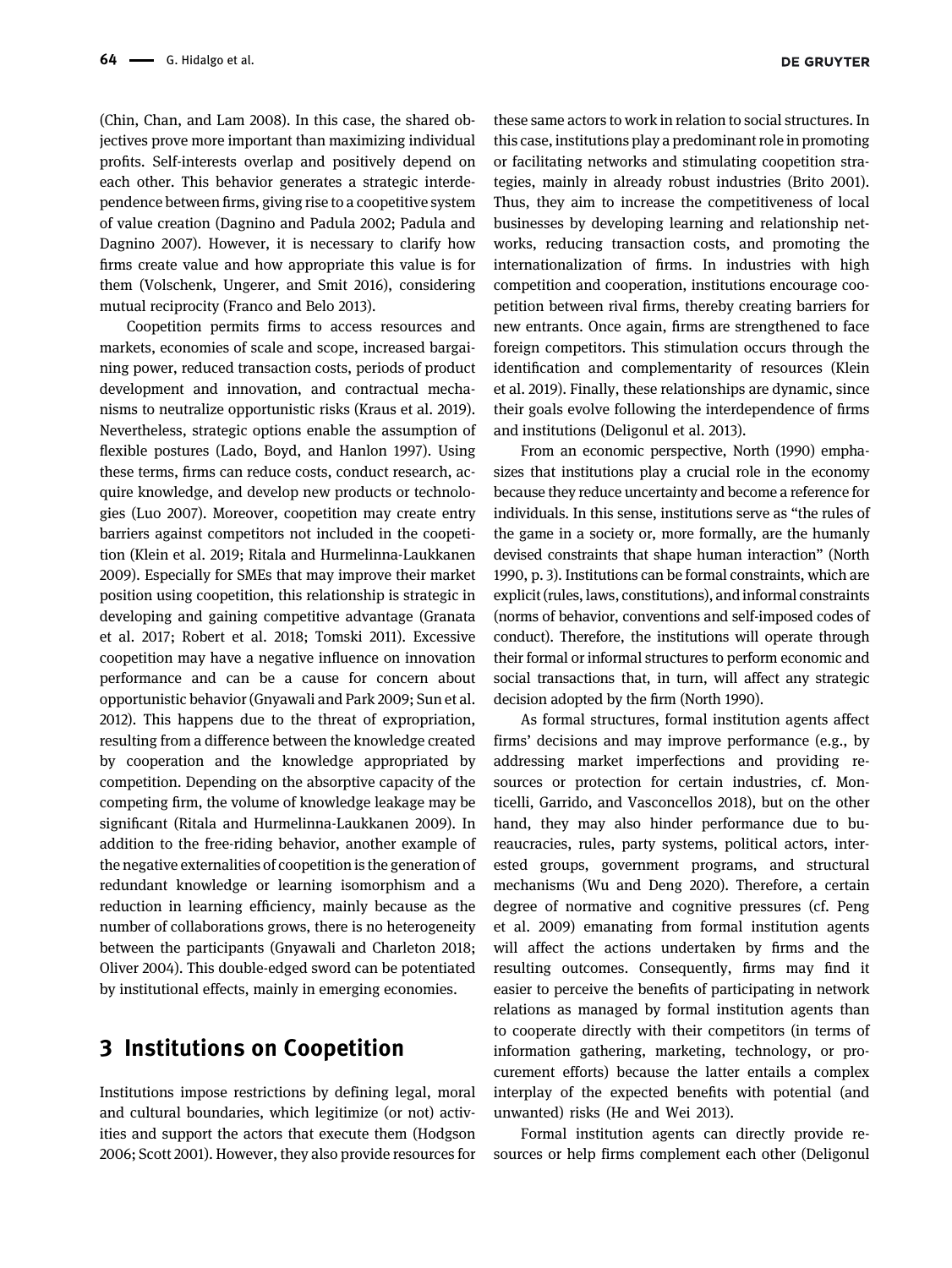[et al. 2013\)](#page-11-18), thus contributing an essential support to the firm's strategy by developing relationship networks, reducing transaction costs, promoting learning, creating barriers to new entrants, or providing the identification and complementarity of resources between firms ([Deligonul](#page-11-18) [et al. 2013; Ritala and Hurmelinna-Laukkanen 2009\)](#page-11-18). The nature of the institutions and their environment influences institutional strategies, which, in turn, redesign their competitive positions based on the social structures that legitimize or challenge them to the group ([Lawrence 1999\)](#page-12-22). As a result, adherence to formal institution agents is based on different kinds of legitimacy, such as regulatory (conformity to regulatory standards, rules and laws), normative (compliance to broadly-accepted informal norms and values), cultural-cognitive (conformity to widely-held cultural beliefs and taken-for-granted practices), and industrial legitimacy (conformity to practices derived from the industry) [\(Castellano and Ivanova 2008\)](#page-11-19).

Formal institution agents that interfere with the coopetition between firms can be created out of public and private interests, or even both. The dynamics of coopetition among or between government actors can occur in the vertical dimension (based on federalism) or horizontal dimension (based on decentralization) between federal, state, and local authorities ([Esty and Geradin 2000](#page-11-20)). From a private point of view, formal institution agents are useful mechanisms for protecting or boosting specific industries, thereby stimulating cooperation between competitors [\(Ohkita and Okura 2014](#page-12-23)). Industry-level factors affect all firms, while firm-level factors play a distinct role in influencing coopetition ([Gnyawali and Park 2009](#page-11-3)). In industries with high competition and cooperation, institutions encourage coopetition between rival firms, thereby creating barriers to new entrants. Once again, firms are strengthened to face foreign competitors. This stimulation occurs through the identification and complementarity of resources. These relationships are dynamic since their goals evolve based on the interdependence of firms and institutions.

If the nature of institutions can influence businesses in an environment [\(Doh et al. 2017](#page-11-21)), it is relevant to trace how formal institution agents influence this strategy, mainly with firms from the same industry, which operate simultaneously via competition and cooperation. In this sense, most of the existing studies consider coopetition as a deliberate or emergent strategy, but then a deliberate strategy at the firm level may be influenced by an emergent coopetition at other levels [\(Dahl, Kock, and Lundgren-](#page-11-22)[Henriksson 2016; Tidström and Rajala 2016\)](#page-11-22). In these cases, there are impositions or incentives by a formal institution agent for cooperation between firms, as in the tourism in Finland and Italy ([Mariani and Kylänen 2014\)](#page-12-24). At the same time, induced coopetition is a transitory stage of coopetition when cooperation is imposed on competing firms, thus creating an emergent and unintentional strategy [\(Kylänen](#page-12-4) [and Mariani 2012; Mariani 2007\)](#page-12-4). Hence, it is possible to notice this transitory stage of coopetition. In our concept, formal institution agents play a predominant role in promoting or facilitating networks and stimulating coopetition strategies, thus developing an emergent strategy. Therefore, our goal is to highlight the role of formal institution agents in coopetitive strategies due to the relevance on the creation and legitimation of firms.

#### 4 Methodology

We conducted a qualitative research using a descriptive case study approach ([Flick 2007](#page-11-23)) due to its applicability to objectives and the complexity of the proposed subject. A qualitative approach is appropriate for the selected case (Brazilian organic food products) since it is a fragmented industry based on the creation and value dispute between the participants in the chain, coordinated by formal institution agents to stimulate coopetition strategies between organic food producers. In these terms, coopetition strategies are ways for organic food producers to gain competitiveness in emerging industries, which are difficult to capture value based on differentiation positioning. Moreover, coopetition is rarely addressed in emerging economies ([Peng and Bourne 2009](#page-12-25)) with the exception of [Kedia et al. \(2015\) and Monticelli, Garrido, and Vascon](#page-12-26)[cellos \(2018\)](#page-12-26).

To analyze coopetition in the organic food industry, we selected a specific part of the chain that representing all participants in the Value Network [\(Brandenburger and](#page-11-6) [Nalebuff 1996](#page-11-6)). In these terms, an organic ice-cream producer is a good option because it is a paradoxical relationship in several aspects. First of all, from an industrial perspective, this is a single case because it is a product that usually contains high fat, but in this case, it focuses on health. Secondly, from a theoretical point of view, the organic ice-cream producer has a relevant role in the chain because it develops relationships in all parts of the chain. In this case, there are creation and value disputes between participants in the chain.

Representatives of organic food producers with differing status regarding membership of business groups, cooperatives, etc., who were considered relevant to mapping the industry, were interviewed ([Creswell 2009](#page-11-24)). The representatives were selected if the following criteria were met: (i) having a relationship with the organic ice-cream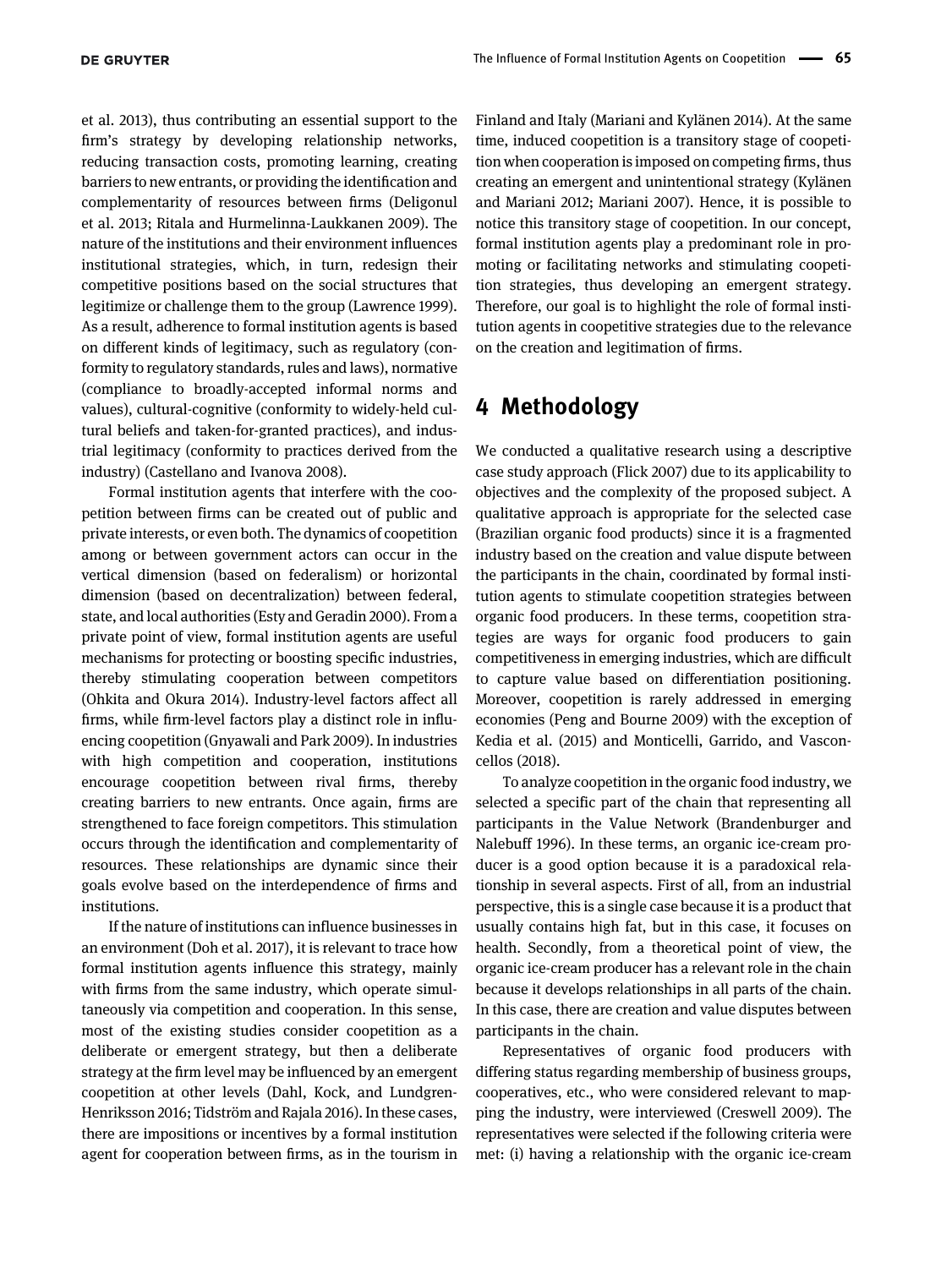producer; and (ii) becoming a participant of Value Network in the organic ice-cream production (competitors, suppliers, complementors, clients, and companies). Data were collected through nine semi-structured interviews with the organic food producer, managers and organic business owners, and representatives of formal institution agents [\(Table 1](#page-5-0)). All interviews were conducted by two researchers.

We recorded and transcribed so as to enable data triangulation between different accounts of organic participants in the industry. Secondary data were also collected from the websites of the formal institution agents and organic food producers to complement and contrast information from interviews and bibliographical materials, such as websites, annuals, newspapers, magazines, and books. Data triangulation was accomplished by correlating the interviews with secondary data, observations and researchers' notes. Data triangulation was aimed at obtaining more validity and reliability when collecting data from different sources or tools at different times while studying the same phenomenon [\(Collis and Hussey 2003; Stake](#page-11-25) [1998](#page-11-25)).

For the purpose of data analysis, the content analysis technique was used to infer knowledge by generating or not generating quantitative indicators ([Bardin 1977](#page-10-5)). Data analysis was performed by preparing abstracts, interview recordings, as well as printed and digital materials. Our analysis is based on two categories: coopetition and the influence of institutional environment on coopetition [\(Ta-](#page-5-1)

[ble 2\)](#page-5-1). These categories were used to describe the relationship strategies adopted by organic food producers with respect to the organic ice-cream producer in the Value Network. Finally, the results have promoted discussions on institutional influences on coopetition strategies.

#### 5 The Organic Food Industry

The analysis of the transformation of the global agri-food systems in recent decades has made it possible to observe the consumption trend of healthy, nutritional, and agrotoxic free food [\(Hoefkens et al. 2009\)](#page-12-27). It can be seen that consumers are seeking alternative forms of feeding, aiming to achieve more sustainable or health-oriented consumption modes ([Dalmoro 2015; De Barcellos, Teixeira, and](#page-11-26) [Venturini 2014\)](#page-11-26). Thus, an organic food market emerges, the number of consumers of which has increased both among regular consumers and among consumers seeking a sustainable logic that is different from conventional production ([Dalmoro 2015; Schouten et al. 2015](#page-11-26)).

The production of organic ice cream is becoming an increasingly healthy dietary trend, which emphasizes health and sustainability within the consumption intentions as pointed out in [Brasil Food Trends 2020 \(2019\)](#page-11-27),

<span id="page-5-1"></span>Table 2: Categories used for the interview script.

<span id="page-5-0"></span>Table 1: General information about the interviews.

|                                                                        |                                                        |                           |                            | <b>Categories</b>            | <b>Subcategories</b>                                                             | <b>References</b>                                                      |
|------------------------------------------------------------------------|--------------------------------------------------------|---------------------------|----------------------------|------------------------------|----------------------------------------------------------------------------------|------------------------------------------------------------------------|
| Interviewee                                                            | <b>Position in Value Location of</b><br><b>Network</b> | business                  | <b>Duration</b>            | Coopetition                  | Development and capture<br>of value; complementary                               | Bouncken et al. (2015);<br>Brandenburger and                           |
| Organic food producer<br>(fruits) and Osteria<br>owner                 | Supplier                                               | <b>Bento</b><br>Gonçalves | 1 <sub>h</sub><br>23min    |                              | of resources; conflicts,<br>advantages, difficulties,<br>opportunities; creation | Nalebuff (1996); Klein<br>et al. (2019); Padula<br>and Dagnino (2007); |
| Ice-cream producer<br>(Santo Fruto)                                    | Company                                                | Bento<br>Gonçalves        | 1 <sub>h</sub><br>$42$ min |                              | and value dispute<br>among the participants                                      | Volschenk, Ungerer,<br>and Smit (2016)                                 |
| Organic food producer<br>(fruits and vegetables)                       | Supplier                                               | Farroupilha               | 2 <sub>h</sub><br>$01$ min |                              | in the chain; risks of<br>opportunism.                                           |                                                                        |
| Organic food producer<br>(fruits and vegetables)                       | Supplier                                               | Farroupilha               | 1 <sub>h</sub><br>49 min   | Institutional<br>environment | Main formal institution<br>agents in this industry                               | Doh et al. (2017); He and<br>Wei (2013); Mariani                       |
| Ecological producers'<br>cooperative (COOPEG)                          | Complementor                                           | Garibaldi                 | 1 h<br>$14$ min            |                              | and their roles; the role<br>of the formal institution                           | (2007); Kylänen and<br>Mariani (2012);                                 |
| Ecological Center Ipê                                                  | Complementor                                           | Ipê                       | 44 min                     |                              | agents in the industry;                                                          | Mariani and Kylänen                                                    |
| <b>Brazilian Corporation for</b><br>Agricultural Research<br>(Embrapa) | Complementor                                           | <b>Bento</b><br>Gonçalves | $25$ min                   |                              | the relationship be-<br>tween participants of<br>chain and formal insti-         | (2014)                                                                 |
| Organic food producer<br>(fruits and vegetables)                       | Competitor                                             | São Paulo                 | 1 <sub>h</sub><br>31 min   |                              | tution agents; the influ-<br>ence of the formal                                  |                                                                        |
| and ice-cream producer<br>(La Naturelle)                               |                                                        |                           |                            |                              | institution agents in the<br>business and the                                    |                                                                        |
| Delicatessen                                                           | Customer                                               | Porto Alegre              | 46 min                     |                              | environment.                                                                     |                                                                        |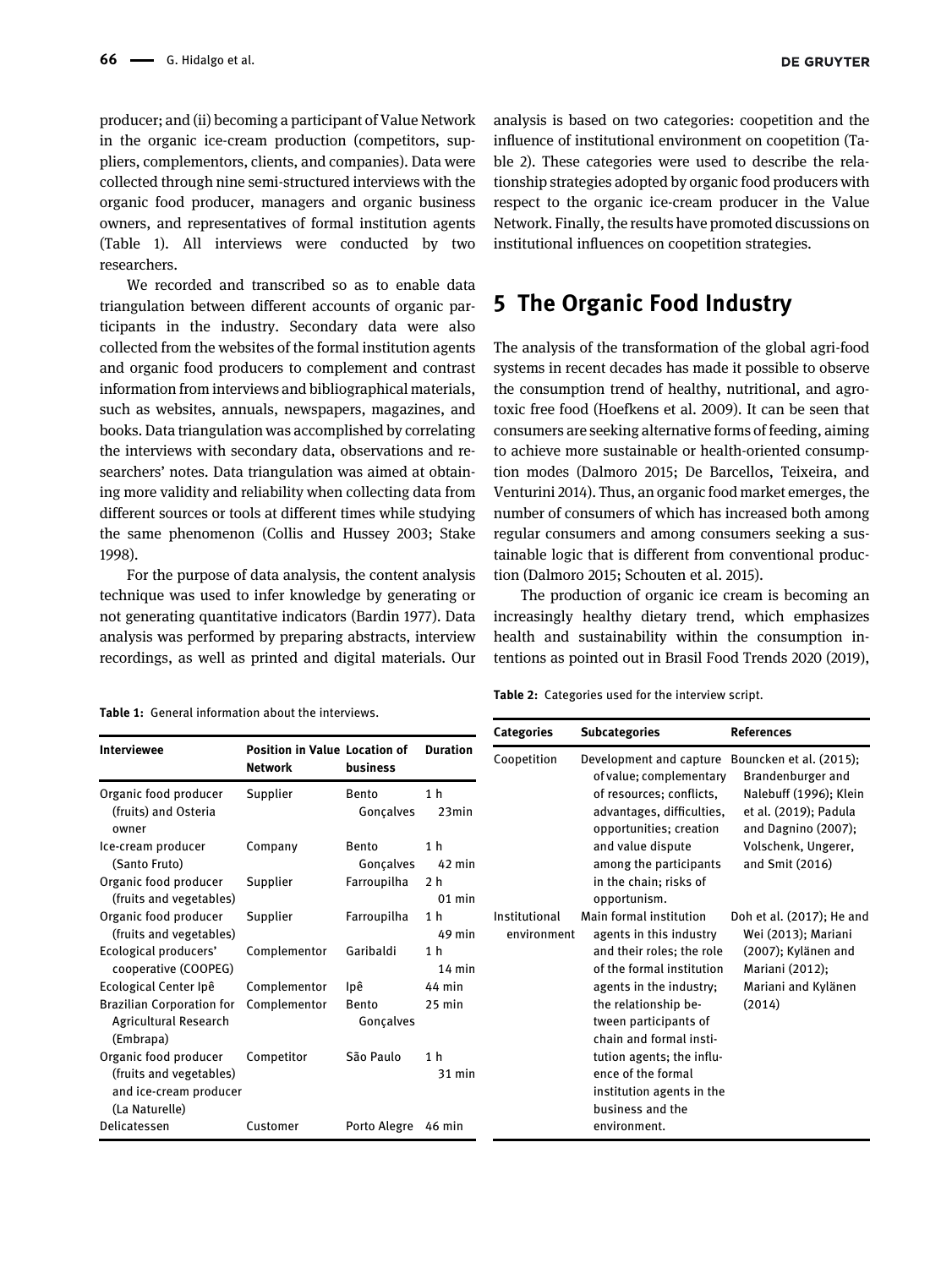thereby reinforcing consumer demand for food with health benefits besides health, quality and badges of information regarding the origin of ingredients ([Brasil Food Trends](#page-11-27) [2020 2019\)](#page-11-27). According to the Brazilian Association of Industries and the Ice Cream Sector (in Portuguese, Associação Brasileira das Indústrias e do Setor de Sorvetes [ABIS]), Brazil's ice cream consumption increased from 686 million liters in 2003 to 1 billion liters in 2016, especially in 2014, where consumption increased by 1.3 billion. It is also worth noting that the country is considered the 10th largest producer and the 11th largest consumer of ice cream in the world [\(ABIS n.d.\)](#page-10-6). According to the Brazilian Micro and Small Business Support Service (in Portuguese, [Serviço](#page-13-5) [Brasileiro de Apoio às Micro e Pequenas Empresas](#page-13-5) [\[SEBRAE\]\) 2017\),](#page-13-5) the emergence of new types of ice cream, with variations such as premium, gourmet, organic and vegan, will make the market grow by about 81% by 2020. The data reinforces the importance organic products have gained in this segment while being viewed as a market differential with great potential to be explored. Currently, only two firms in Brazil industrially produce organic ice cream: La Naturelle, located in the Southeastern region of Brazil, and Santo Fruto, the object of this study, located in the southern region of the country. Therefore, considering the exponential growth of the sector, understanding the importance of exploring the organic ice cream industry is a promising and developing innovation within the segment.

Organic food production combines tradition, innovation, and science to benefit the shared environment and promote fair relationships and a good quality of life for all those involved. According to the International Federation of Organic Agriculture Movements (IFOAM), organic agriculture is defined as a production system that sustains the health of soils, ecosystems and people. It relies on ecological processes, biodiversity and cycles adapted to the site. Organic production can be considered as a holistic production system that considers long-term environmental sustainability and aims mainly to produce food in an environmentally friendly way ([Seufert, Ramankutty, and](#page-13-6) [Foley 2012](#page-13-6)).

Certification and labeling act as a formal institution agent and are necessary to transfer the credibility attributes of organic foods and make them visible to consumers, which may lead consumers to make informed purchasing decisions [\(Jahn, Schramm, and Spiller 2005\)](#page-12-28). However, organic certification can also be considered as a barrier to entry for small farmers. When it comes to costs, certification can be expensive because infrastructures to monitor and document producers are necessary. Therefore, many small-scale farmers with limited resources cannot afford them ([Gómez et al. 2011](#page-11-28)). In addition, to convert or start organic agriculture, farmers must go through a threeyear transition, during which they are required to practice organic agriculture, but are not allowed to sell in the form of organic products. With typically lower incomes, during this transition period, farmers converting to certified organic food products must face the risk management problem during their transition period [\(Uematsu and Mis](#page-13-7)[hra 2012](#page-13-7)).

Finally, in their studies on organic production carried out in different countries, [Jouzi et al. \(2017\)](#page-12-29) pointed out that optimal benefits perceived in the organic chain include not only environmental issues, but also economic, institutional, and social issues. In this process, consumers follow the trend to improve their habits, and seek less industrialized and healthier products, with fewer additives and preservatives and with traceability. Considering the above, we emphasize the importance of studying the organic ice cream industry, as it is based on a promising and developing innovation within the segment, considering the exponential growth of the industry.

# 6 Analysis and Discussion of Results

We analyzed the organic food industry from the perspective of the value network, considering the influence of formal institution agents involved in the production of organic home-made ice cream by a company called Santo Fruto. First of all, our analysis of coopetition between participants in the organic food industry shows that, even when players cooperate, there is also a value dispute between them. This case reinforces the dynamics of value creation and appropriation when competitors coopete ([Volschenk, Ungerer, and Smit 2016](#page-13-0)), including in downstream activities ([Walley and Custance 2010\)](#page-13-2). The organic ice-cream producer called Santo Fruto and its main competitor called La Naturelle, for example, cooperate to promote the organic food industry, while promoting greater visibility, not only for the organic food industry but also for this sort of product. However, despite La Naturelle not recognizing Santo Fruto as a competitor, they both disputed space to gain more customers. Therefore, the value dispute occurs when both organic ice cream manufacturers compete for the same market.

Secondly, similarly, organic food producers cooperate to prevent overlapping of products negotiated in organic food product fairs, thereby avoiding competition. As a result, organic food producers cooperate to promote the growth of the organic food product market, while avoiding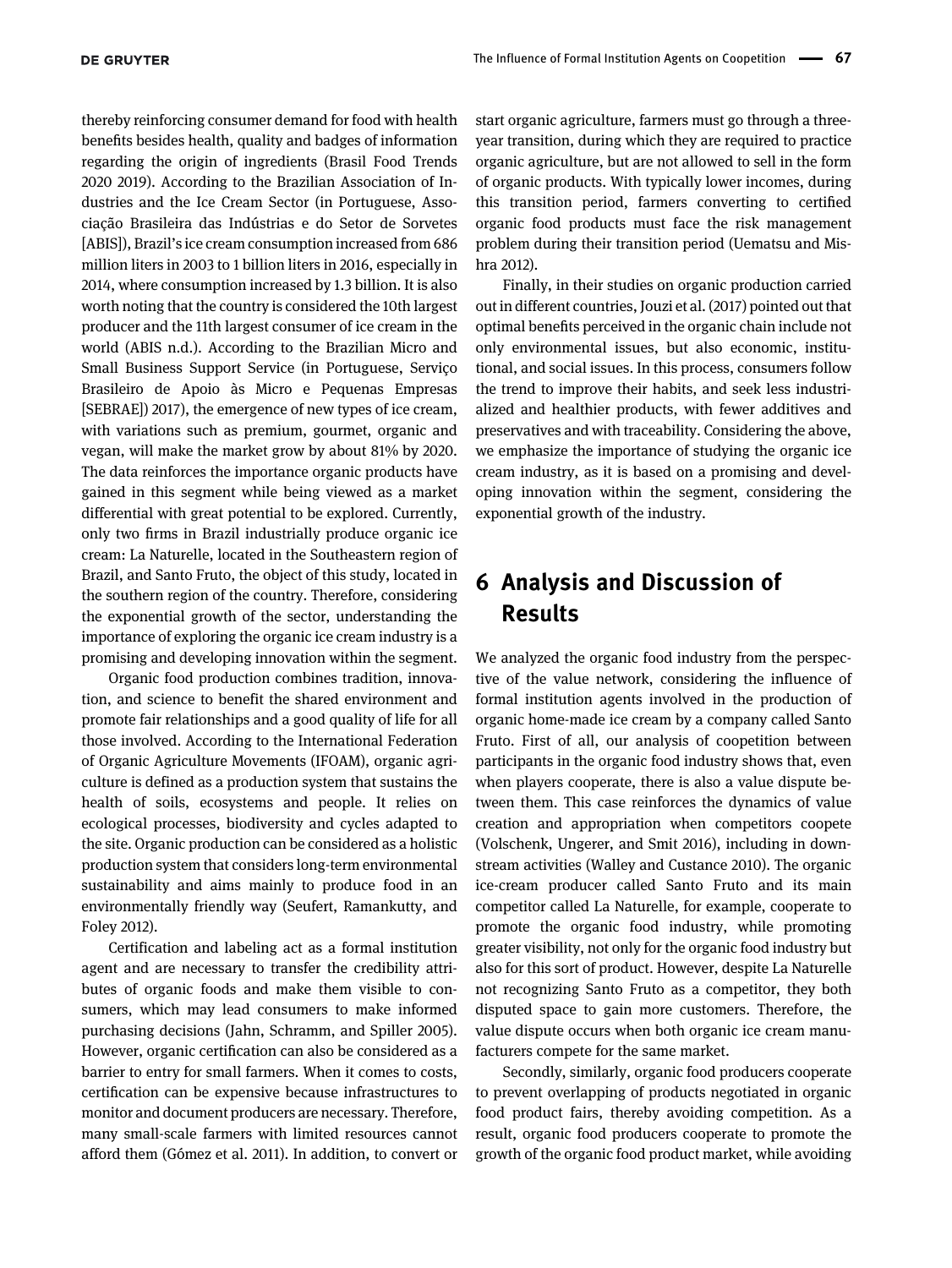competition among themselves, and compete to capture the value of the customer who is willing to pay more for organic food products. It is a way of mainly explaining the value chain or value network when firms cooperate to create a larger market and then compete to divide it up [\(Bouncken et al. 2015; Brandenburger and Nalebuff 1996\)](#page-11-4) in a cooperative network structure or between networks [\(Gnyawali, He, and Madhavan 2006](#page-11-29)). Value creation also occurs between organic food producers and the organic ice cream manufacturer, also commercializing the suppliers' excess production. However, there is a value dispute when we observe organic food producers challenging the price demanded by the organic ice cream manufacturer. High levels of competition imply interdependence between firms to find the same resources that not all of them can have at the same time. This motivates an individualistic behavior that targets the gains of only one of them while ignoring the interests of other participants in favor of their benefits [\(Padula and Dagnino 2007\)](#page-12-30).

In these terms, there is a strong influence of the mindset pervaded by motivations ranging from health, quality of life, and well-being to personal beliefs, family and community values among organic food producers. However, the business model has little influence on producers since they do not have a clear market positioning strategy, but they consider the opportunities in organic food markets, mainly because of the growth of the industry. For this reason, emergent coopetition has been relevant because it allows access to resources such as learning and networks, obtaining technical support and creating social influence to promote players' competitiveness ([Tidström and Rajala 2016](#page-13-8)). With the support of institutions, producers can have access to certification, organization, participation in fairs and events, and opportunities for large retailers. The firm (Santo Fruto) corroborated the producers' mindset to remain in this market segment and also received a strong institutional influence from the business model. The reason for this is that the formal institution agents can enable the company to have access to a larger number of producers, which cannot only meet the production demands, but also legitimize the products into the market through the certification obtained. For customers of the delicatessen, it was identified that the mindset does not have such strong relevance since they commercialize other products that are not exclusively organic. In this case, the main factor is related to the model business, which is a perceived opportunity as the market continues to expand. In this sense, customers are related to formal institution agents seeking to create value for their businesses through the reliability and legitimacy provided by the regulation of the organic food products. Therefore, the benefits of coopetition may extend beyond the main firms and are not always economic ([Walley and Custance](#page-13-2) [2010](#page-13-2)).

Thirdly, complementors play another important role in the value network. They work by disseminating the role of formal institution agents to other players, supervising and legitimizing the players that participate in the organic food industry. However, this kind of coopetition is more transactional than traditional due to the need to deliver benefits to third parties that induced the coopetition [\(Ohkita and](#page-12-23) [Okura 2014\)](#page-12-23). In this case, certifiers such as the Ecological Producers Cooperative (in Portuguese, Cooperativa de Produtores Ecologistas de Garibaldi Ltda. [COOPEG]) and Ipe Ecological Center (in Portuguese, Centro Ecológico Ipê) create value with other participants in the chain; organic food producers, organic ice cream manufacturers, and specialty stores in organic food products, but dispute part of the value created by the certification requirements (EcoVida badge) for industry participants. These complementors are at the core of the relationships established between the participants and create value from two axes: mindset and business model [\(Figure 2](#page-7-0)). Therefore, induced or forced coopetition is likely to improve performance as firms have higher levels of efficiency under new environmental conditions [\(Mariani 2007](#page-12-3)).

Fourthly, through the development of ecological and environmental awareness, and of the physical and wellbeing concern, which was acquired through the non-use of pesticides, the study identified the fostering of cultivation and the production of products that provide health and quality of life for those who produce and consume them. Similarly, being part of the organic food industry promotes and propagates ethical actions. Based on the current analysis of the relationship between market players, we identified that, for motivating agents, performance in the organic food industry can be divided into two categories:



<span id="page-7-0"></span>Figure 2: Institutional Network Value. Source: The authors (2019).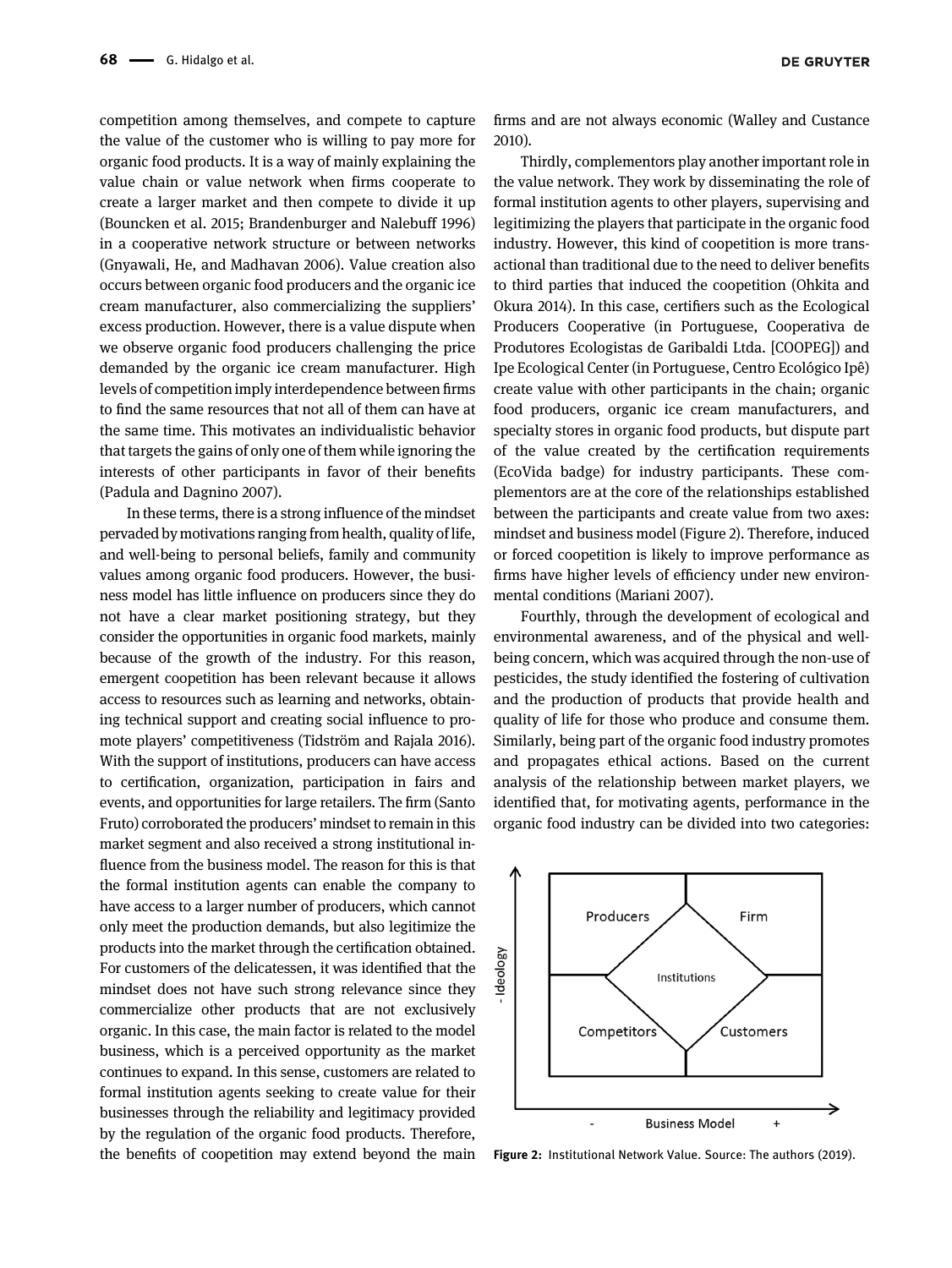(i) mindset, involving sustainability, environmental awareness, wellbeing, and health, and (ii) business model, involving industrial growth, opportunities, and differentiated positioning. The actions of suppliers and formal institution agents are consistent with the perception of clients, and the earnings of common development are higher than those obtained only by gains, which are evaluations of the client's business and quality of life. In both cases, the gains associated with suppliers, complementors and clients create legitimacy, sustainability, and new business opportunities using local assets ([Franco and Belo](#page-11-14) [2013\)](#page-11-14).

We observe that the mindset and the performance in a sustainable industry are above the financial incentives. However, this issue is not forgotten. All players mention that the consumption and production of organic food, despite still growing compared to the traditional industry, is considered a market trend. This trend makes the organic food industry a promising business opportunity. Besides presenting an expansion in the number of products, it enables the already available products to become more popular. Similarly, other factors identified are the greater appreciation and differentiation, both of organic food products and of professionals working in this industry. This perspective is in line with [Dal-Soto and Monticelli](#page-11-30) [\(2017\),](#page-11-30) who identified coopetition as promoting cost reduction, learning, qualification, and differentiation of activities. It is also consistent with [Franco and Belo \(2013\),](#page-11-14) who associated coopetition with brand creation and product certification.

Fifthly, regarding the barriers to the organic food industry, respondents working in organic agriculture and formal institution agents (complementors) highlighted some technical aspects. There are some peculiarities inherent in organic culture, such as harvests that occur only in the natural period of each cultivation, which results in the supply of particular products (in natura) exceeding the level that can be absorbed by the market, and also a greater risk of crop failures than traditional culture. Moreover, issues were highlighted, such as the lack of technical and political factors and the lack of financing that considered the difference between organic and traditional cultures.

As a result of the barriers for agriculturists and complementors, we identified evidence in the speeches of the manufacturers and the specialty store when discussing this topic. In natura products are less accessible – resulting in increased manufacturing costs of processed products, which reflect prices for the final consumer, and generate difficulty in enhancing the supply of a small variety of products with organic badges. However, there is a perception that the demand for organic food products is on the rise, with demand exceeding the quoted price.

Aiming at exhibiting the main findings of our research, [Table 3](#page-9-0) shows quotes of representatives that are examples of discourses of the participants in the organic food industry, crossing with other theoretical background and, consequently, their subcategories.

## 7 Concluding Remarks

Our study had a main objective to investigate the organic food industry from the perspective of coopetition in order to create and capture value among agents, taking into account the influence of formal institution agents. From this perspective, the analysis shows that the relationships between the participants in the chain can be divided into two categories: mindset and business model. Regarding the mindset, the results point to the existence of a strong and collective awareness driven by the creation of values that permeate environmental sustainability, health, and wellbeing of those involved. Mindset incentives can be considered as the main driver for staying in this segment. These values corroborate with consumer interests, as emphasized by specific authors [\(Dalmoro 2015; De Bar](#page-11-26)[cellos, Teixeira, and Venturini 2014](#page-11-26); [Hoefkens et al. 2009;](#page-12-27) [Schouten et al. 2015\)](#page-12-27).

Regarding the performance barriers in the organic food industry, unique factors have been identified, which affect organic agriculture more than conventional agriculture, whereas differential planting techniques are related to periods of shorter crops and pest risks due to the lack of using agrochemicals and pesticides. These aspects reduce the scale of production, thus increasing commercialization costs. [Uematsu and Mishra \(2012\)](#page-13-7) emphasized that the risk management problem in production is one of the main impediments to the development of the industry. Moreover, the intensity of coopetition varies across different industries, with firms engaging in greater coopetition as the industry matures ([Walley and Custance 2010\)](#page-13-2).

In this sense, the research showed that formal institution agents play an important role since they can provide greater technical support to the producers, as well as offering credit lines to promote the organic market. These barriers in production create a cascading effect that affects the entire organic chain, starting with an increasing cost for producers that generates a small supply of certified products (both in natura and processed products) and affects the small variety of products and the high prices offered to the final consumer.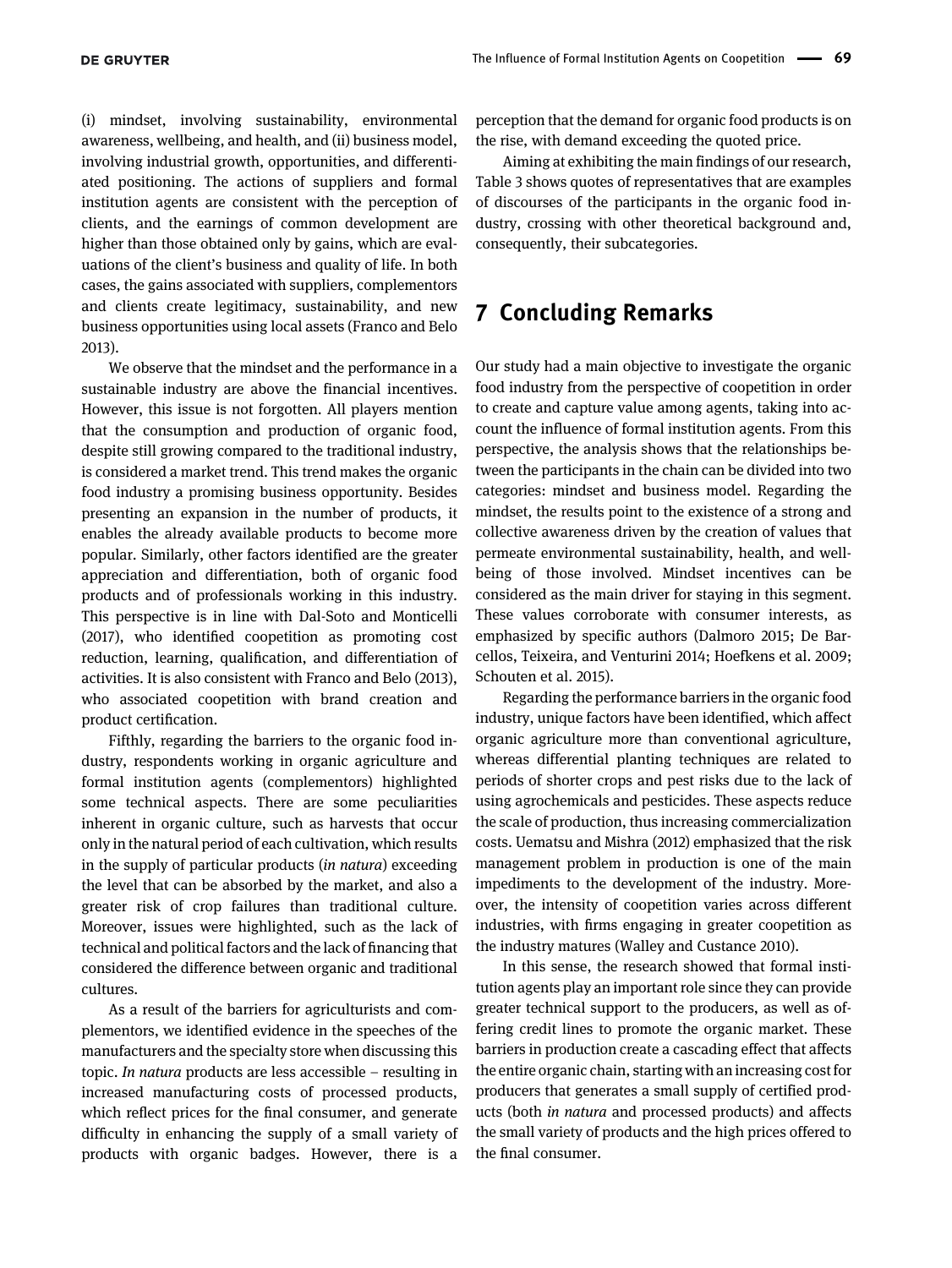<span id="page-9-0"></span>Table 3: The discourse of the participants in the organic food industry.

Incentives Producer 2: "Not wanting to use toxic

products as in conventional production (…). Also, one of the brothers has many allergies, so we

Subcategories Organic food industry

| Table 3: (continued) |                                                                     |  |  |  |
|----------------------|---------------------------------------------------------------------|--|--|--|
| <b>Subcategories</b> | Organic food industry                                               |  |  |  |
|                      | are complementary thus prevent-<br>ing stockpiles and wastes."      |  |  |  |
|                      | COOPEG: "There has always been<br>competition among agriculturists. |  |  |  |
|                      | COOPEG tries to open up new<br>.                                    |  |  |  |

|                               | believe that organic food products<br>are good for him and the other |                               | markets and promote coopera-<br>tion. For example, products do not |
|-------------------------------|----------------------------------------------------------------------|-------------------------------|--------------------------------------------------------------------|
|                               | people as well."                                                     |                               | overlap in the commercialization                                   |
|                               | Santo Fruto: "Our main incentive is                                  |                               | process to maintain group unity."                                  |
|                               | to make a healthy product (), but                                    | Conflicts and risks of        | COOPEG: "Competition is healthy to                                 |
|                               | we also see a growing market that                                    | opportunism                   | a certain extent, but for example,                                 |
|                               | values organic food products."                                       |                               | in fairs, there is an internal regu-                               |
|                               | COOPEG: "Our main incentive is                                       |                               | lation that establishes penalties                                  |
|                               | health. The market of organics is                                    |                               | for producers who participate in                                   |
|                               | growing; it is becoming popular. If                                  |                               | the fair and who do not comply                                     |
|                               | you have a reliable physician or                                     |                               | with the rules, for instance, the                                  |
|                               | lawyer, why wouldn't you also                                        |                               | product must be marked with the                                    |
|                               | have an agriculturist? Thus, the                                     |                               | product name of COOPEG."                                           |
|                               | cheaper a product is, the better."                                   |                               | Ipe Ecological Center: "In order to                                |
| <b>Barriers</b>               | Producer 3: "In organic agriculture, if                              |                               | have the badge, they must neces-                                   |
|                               | the plantation is beset by illness,                                  |                               | sarily be part of a group, since it is                             |
|                               | we will lose everything and need                                     |                               | a collective badge. Both are jointly                               |
|                               | to wait for the next harvest ()."                                    |                               | responsible, so trust and                                          |
|                               | Santo Fruto: "I can say that the                                     |                               | compromise should exist between                                    |
|                               | biggest problem will be the price                                    |                               | the participants. Obviously, as it is                              |
|                               | of the products: if agro-toxins are                                  |                               | a case of joint responsibility due                                 |
|                               | not used, why are they so expen-                                     |                               | to collective sanctions, farmers                                   |
|                               | sive? (). Our biggest struggle is                                    |                               | may take wrong actions and cause                                   |
|                               | the cost established in the market                                   |                               | the entire Group to lose certifica-                                |
|                               | of organics."                                                        |                               | tion (). I'll give you an example:                                 |
|                               | La Naturelle: "The two biggest bar-                                  |                               | COOPEG markets with major re-                                      |
|                               | riers we face today () lack of                                       |                               | tailers. There have been cases                                     |
|                               | technical support (), lack of po-                                    |                               | where the retailer came into direct                                |
|                               | litical will (). If these two factors                                |                               | contact with the producer to                                       |
|                               | are solved, our product will be                                      |                               | negotiate prices. This producer                                    |
|                               | much more accessible to the                                          |                               | acted against the collective inter-                                |
|                               | public."                                                             |                               | est and was removed from the                                       |
|                               | Coopetition                                                          |                               | network."                                                          |
|                               | Creation and value dispute be- Producer 1: "Low production pre-      |                               | Institutional environment                                          |
| tween the participants of the | vents us from serving major re-                                      |                               |                                                                    |
| chain                         | tailers and specialty stores (). In                                  | Relationship between partici- | Ipe Ecological Center: "The organi-                                |
|                               |                                                                      | pants in the chain and formal | zation, in a collective way, allows                                |
|                               | addition, major retailers have<br>trading requirements that we       | institution agents            | greater access to the market and                                   |
|                               | cannot respond to, which is why                                      |                               | large retailers, since the pro-<br>ducers by themselves do not     |
|                               | we use COOPEG to assist in                                           |                               |                                                                    |
|                               |                                                                      |                               | possess access to the market<br>dynamically. For those who are     |
|                               | negotiations."<br>Producer 2: "The competition be-                   |                               |                                                                    |
|                               |                                                                      |                               | connected, the paths are already                                   |
|                               | tween producers is made by the                                       |                               | open."<br>COOPEG: "Our certification is                            |
|                               | customer, based on the conquest                                      |                               |                                                                    |
|                               | of the producer (). The price                                        |                               | participatory, thus if an agricul-                                 |
|                               | between the products is the same;                                    |                               | turist makes a mistake, all 53                                     |
|                               | what is different is the basis of                                    |                               | families will be harmed. To be a                                   |
|                               | appearance."                                                         |                               | member of a cooperative, there is                                  |
|                               | "But also, when products are trans-                                  |                               | no need for quotas; exclusivity is                                 |
|                               | ported, we prevent competition                                       |                               | not required in the purchase of                                    |
|                               | with equivalent products, which                                      |                               | production, only when it comes to                                  |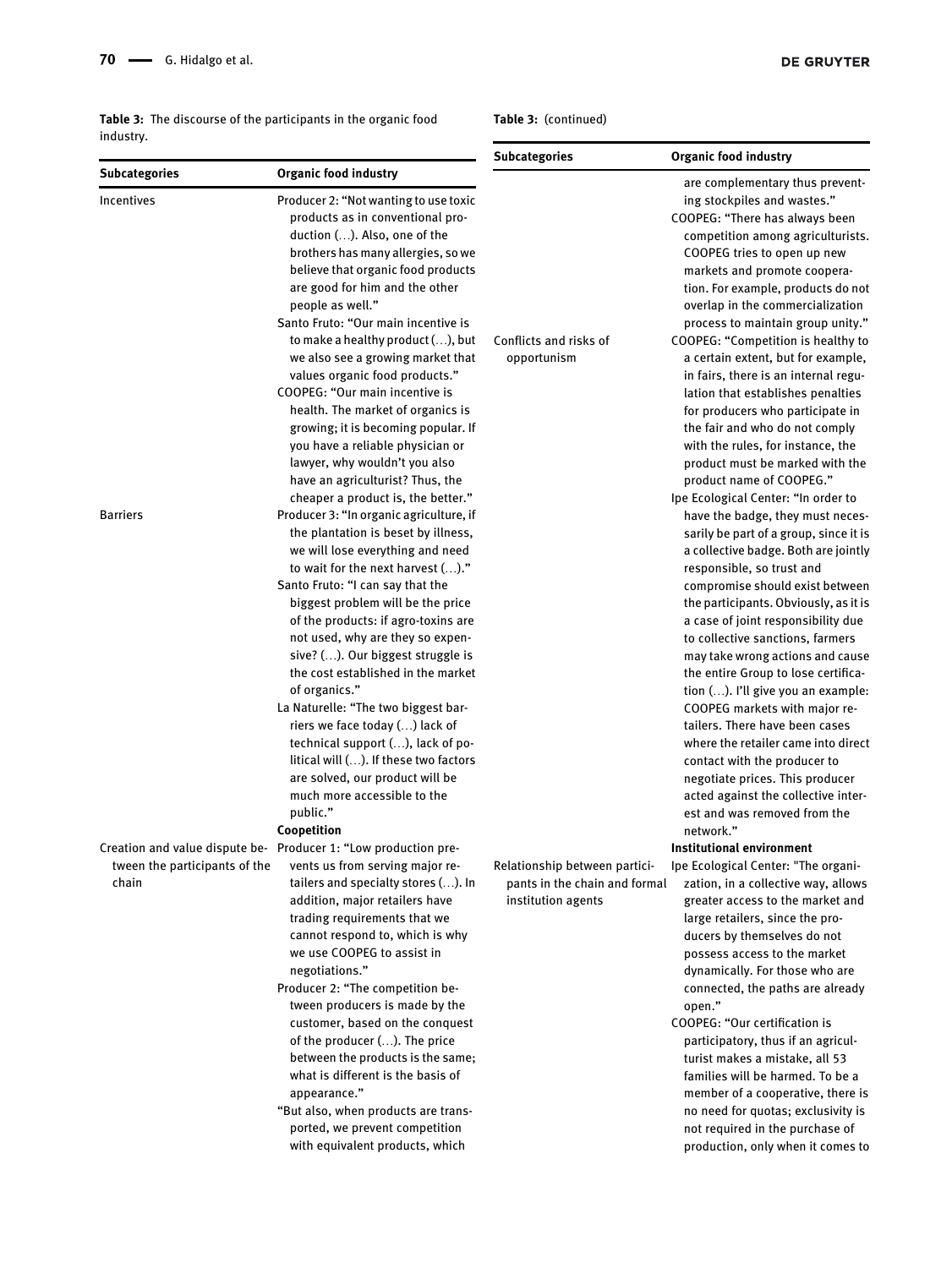Table 3: (continued)

| <b>Subcategories</b>                                                      | <b>Organic food industry</b>                                                                                                                                                                                                                                                                                                                                                                                                                                                                                                                                                                                                                                                                                             |
|---------------------------------------------------------------------------|--------------------------------------------------------------------------------------------------------------------------------------------------------------------------------------------------------------------------------------------------------------------------------------------------------------------------------------------------------------------------------------------------------------------------------------------------------------------------------------------------------------------------------------------------------------------------------------------------------------------------------------------------------------------------------------------------------------------------|
|                                                                           | issuing a certificate, then yes,<br>there is."                                                                                                                                                                                                                                                                                                                                                                                                                                                                                                                                                                                                                                                                           |
| certification of organic food<br>products by formal institution<br>agents | Perception and influence of the Santo Fruto: "The acceptance of the<br>organic food product, in general,<br>is good and the badge helps as a<br>result of the product warranty.<br>However, it is up to the social class<br>to be willing to pay the differential<br>value in the competition of<br>gourmet ice cream and<br>popsicles."<br>La Naturelle: "We do not participate<br>in any cooperative because we<br>think they are not serious; and<br>with intermediate certification, it's<br>the same thing $()$ . Even being<br>more expensive and also more<br>bureaucratic, we prefer the North-<br>American IBD and ICT () I don't<br>believe in participatory certifica-<br>tion because it is not rigorous and |
|                                                                           | is susceptible to corruption."<br>COOPEG: "The Eco Vida badge is our                                                                                                                                                                                                                                                                                                                                                                                                                                                                                                                                                                                                                                                     |
|                                                                           | certification; it is printed and                                                                                                                                                                                                                                                                                                                                                                                                                                                                                                                                                                                                                                                                                         |
|                                                                           | taken to fairs; it consists of                                                                                                                                                                                                                                                                                                                                                                                                                                                                                                                                                                                                                                                                                           |
|                                                                           | organic food products that can be                                                                                                                                                                                                                                                                                                                                                                                                                                                                                                                                                                                                                                                                                        |
|                                                                           | commercialized. This reassures                                                                                                                                                                                                                                                                                                                                                                                                                                                                                                                                                                                                                                                                                           |
|                                                                           | the customer when buying our                                                                                                                                                                                                                                                                                                                                                                                                                                                                                                                                                                                                                                                                                             |
|                                                                           | product."                                                                                                                                                                                                                                                                                                                                                                                                                                                                                                                                                                                                                                                                                                                |

With regard to coopetition, the study showed that the relationship between players is evident not only by creating value through cooperation, but also by the dispute of value through competition between them. Regarding the Santo Fruto, which was the focus of this study, the cooperation was established with La Naturelle to promote the organic food industry, but there was a value dispute in their market positions based on differentiation. Similarly, Santo Fruto and the final customer (storekeeper) compete for fresh products from chain producers, but also cooperate through the availability of diversification in the range of organic food products. Moreover, the firm Santo Fruto and its suppliers (producers and/or agriculturists) dispute the value since Santo Fruto does not have exclusivity in the supply of in natura products, as other buyers in the chain dispute the production of organic food products. However, Santo Fruto and the suppliers cooperate through the efforts of the suppliers in the search for the certifications necessary to include the organic seal in the processed product. In this sense, the structure of coopetition facilitates each member to focus on their competence [\(Myllärniemi et al. 2012\)](#page-12-2).

Finally, the study is helpful in understanding the influence of formal institution agents on value creation of the organic chain. The Centro Ecológico Ipê (EcoVida badge) certified producers and processors of organic food products, while using the guarantee badge to provide credibility to the final consumer. Moreover, the certification is believed to help open up new markets as it is considered a parameter of quality and organic sources. These attributes are emphasized in the literature by [Jahn, Schramm, and Spiller \(2005\)](#page-12-28) [and McCluskey \(2000\)](#page-12-28) regarding the organic food industry and by [Klein et al. \(2019\) and Robert et al. \(2018\)](#page-12-17) regarding coopetition. In turn, cooperatives play an institutional role of intermediate performance between organic food producers and large retail networks, thereby making production gain the necessary scale to meet the demand required by the market. This formal institution agent also operates in smaller consumer networks, such as fairs, thereby avoiding competition between producers through product overlap.

One limiting factor of the research is related to the number of participants in the data collection process, which should be extended for a better generalization of the study, thus stimulating also the use of quantitative methods. As a suggestion for future studies, this study can focus on the evolution of the organic food chain from the perspective of coopetition, since it implies dynamism and may change according to the development and maturation of the industry. Therefore, there is still a need to examine not only whether formal institution agents are important to coopetition, but also how important they are over time.

# References

- <span id="page-10-6"></span>Associação Brasileira das Indústrias e do Setor de Sorvetes (ABIS). n.d. Estatística. [http://www.abis.com.br/estatistica\\_](http://www.abis.com.br/estatistica_producaoeconsumodesorvetesnobrasil.html) [producaoeconsumodesorvetesnobrasil.html](http://www.abis.com.br/estatistica_producaoeconsumodesorvetesnobrasil.html) (accessed February 28, 2019).
- <span id="page-10-5"></span>Bardin, L. 1977. L'analyse de contenu. France: PUF.
- <span id="page-10-4"></span>Bengtsson, M., and S. Kock. 1999. "Cooperation and Competition in Relationships between Competitors in Business Networks." Journal of Business & Industrial Marketing 14 (3): 178–94.
- <span id="page-10-3"></span>Bengtsson, M., and S. Kock. 2000. "'Coopetition' in Business Networks – To Cooperate and Compete Simultaneously." Industrial Marketing Management 29 (5): 411–26.
- <span id="page-10-0"></span>Bengtsson, M., and S. Kock. 2014. "Coopetition – Quo Vadis? Past Accomplishments and Future Challenges." Industrial Marketing Management 43 (2): 180–8.
- <span id="page-10-2"></span>Bengtsson, M., J. Eriksson, and J. Wincent. 2010. "Co-opetition Dynamics – An Outline for Further Inquiry." International Business Journal 20 (2): 194–214.
- <span id="page-10-1"></span>Bouncken, R. B., V. Fredrich, and S. Kraus. 2019. "Configurations of Firm-Level Value Capture in Coopetition." Long Range Planning. In Press.<https://doi.org/10.1016/j.lrp.2019.02.002>.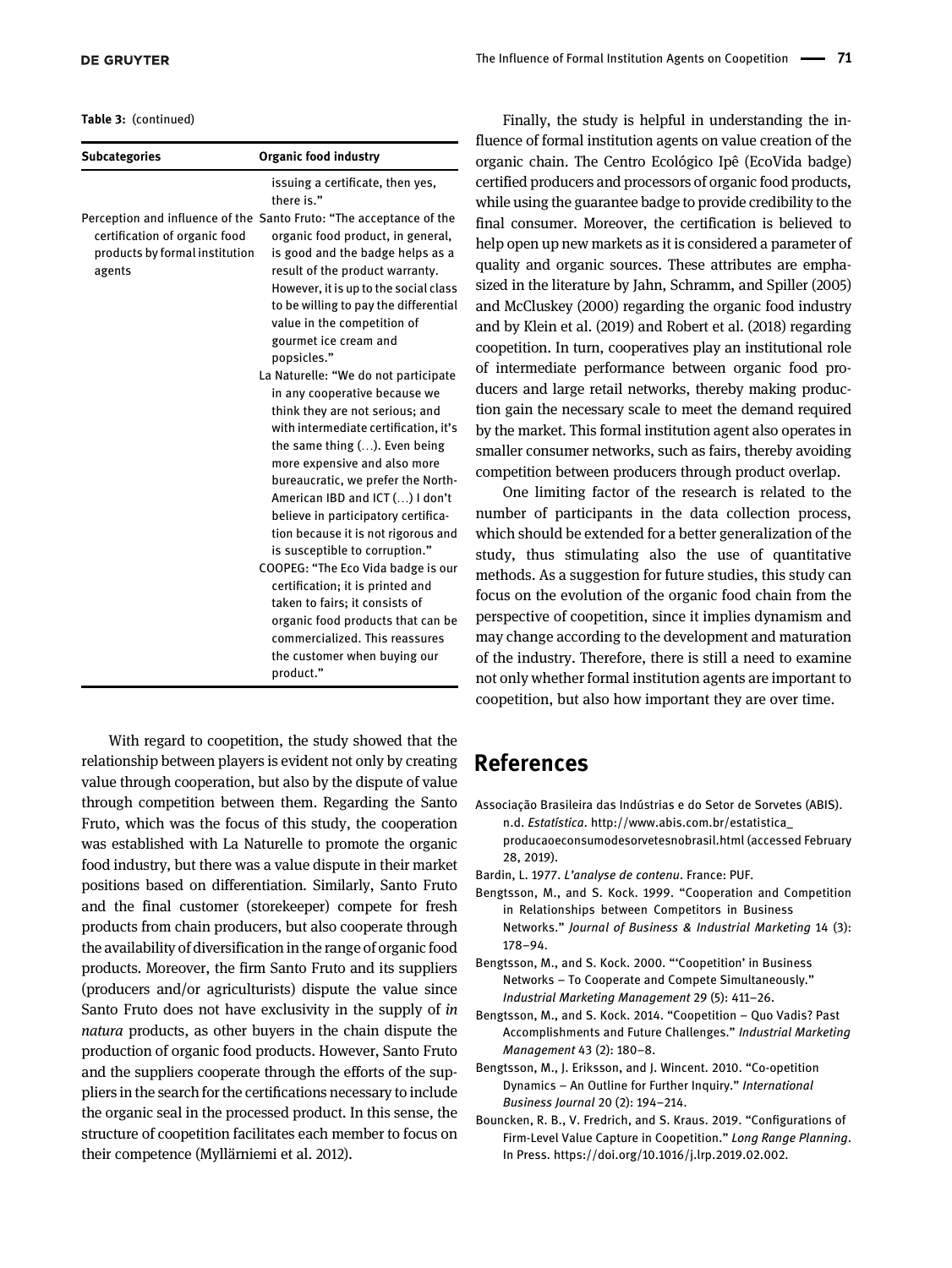- <span id="page-11-8"></span><span id="page-11-4"></span>Bouncken, R. B., and S. Kraus. 2013. "Innovation in Knowledge-Intensive Industries: The Double-Edged Sword of Coopetition." Journal of Business Research 66 (10): 2060–70.
- <span id="page-11-6"></span>Brandenburger, A. M., and B. J. Nalebuff. 1996. Co-opetition. New York: Currency Doubleday.
- <span id="page-11-27"></span>Brasil Food Trends. 2020–2019. [http://www.brasilfoodtrends.com.](http://www.brasilfoodtrends.com.br/) [br/](http://www.brasilfoodtrends.com.br/) (accessed February 28, 2019).
- <span id="page-11-17"></span>Brito, C. M. 2001. "Towards an Institutional Theory of the Dynamics of Industrial Network." Journal of Business & Industrial Marketing 16 (3): 150–66.
- <span id="page-11-19"></span>Castellano, S., and O. Ivanova. 2008. "Impact of Change on Organizational Legitimacy: The Case of the Bulgarian Wine Sector." Association International de Management Stratégique. [http://www.strategie-aims.com/events/conferences/6-xviieme](http://www.strategie-aims.com/events/conferences/6-xviieme-conference-de-l-aims/communications/1490-impact-of-institutional-change-on-organizational-legitimacy-the-case-of-the-bulgarian-wine-sector/download)[conference-de-l-aims/communications/1490-impact-of](http://www.strategie-aims.com/events/conferences/6-xviieme-conference-de-l-aims/communications/1490-impact-of-institutional-change-on-organizational-legitimacy-the-case-of-the-bulgarian-wine-sector/download)[institutional-change-on-organizational-legitimacy-the-case-of](http://www.strategie-aims.com/events/conferences/6-xviieme-conference-de-l-aims/communications/1490-impact-of-institutional-change-on-organizational-legitimacy-the-case-of-the-bulgarian-wine-sector/download)[the-bulgarian-wine-sector/download](http://www.strategie-aims.com/events/conferences/6-xviieme-conference-de-l-aims/communications/1490-impact-of-institutional-change-on-organizational-legitimacy-the-case-of-the-bulgarian-wine-sector/download) (accessed October 24, 2017).
- <span id="page-11-0"></span>Chen, W., J. Chen, D. Xu, J. Liu, and N. Niu. 2017. "Assessment of the Practices and Contributions of China's Green Industry to the Socio-Economic Development." Journal of Cleaner Production 153 (1): 648–56.
- <span id="page-11-12"></span>Chin, K.-S., B. L. Chan, and P.-K. Lam. 2008. "Identifying and Prioritizing Critical Success Factors for Coopetition Strategy." Industrial Management & Data Systems 108 (4): 437–54.
- <span id="page-11-25"></span>Collis, J., and R. Hussey. 2003. Business Research: A Practical Guide for Undergraduate and Postgraduate Students, 2nd ed. New York: Palgrave Macmillan.
- <span id="page-11-1"></span>Contini, E., D. J. D. Talamini, and P. A. Vieira. 2013. "Cenário Mundial de Commodities: frango, soja e milho." Anais, Conferência Facta. Facta, Campinas.
- <span id="page-11-10"></span>Coy, Peter. 2006. "Sleeping with the Enemy." Business Week: 96–7. August 21/28.
- <span id="page-11-24"></span>Creswell, J. W. 2009. Research Design: Qualitative, Quantitative, and Mixed Methods Approaches, 3rd ed. London: SAGE Publications.
- <span id="page-11-5"></span>Cuervo-Cazurra, A., and M. Genc. 2008. "Transforming Disadvantages into Advantages: Developing-Country MNEs in the Least Developed Countries." Journal of International Business Studies 39 (6): 957–79.
- <span id="page-11-2"></span>Czakon, W., and M. Mariusz Rogalski. 2014. "Coopetition Typology Revisited – A Behavioural Approach." International Journal of Business Environment 6 (1): 28–46.
- <span id="page-11-13"></span>Dagnino, G. B., and G. Padula. 2002. "Coopetition Strategy: A New Kind of Interfirm Dynamics for Value Creation." In II Annual Conference of Euram on: "Innovative Research Management," Track: "Coopetition Strategy: Towards a new kind of interfirm dynamics." Stockholm, Sweden.
- <span id="page-11-22"></span>Dahl, J., S. Kock, and E.-L. Lundgren-Henriksson. 2016. "Conceptualizing Coopetition Strategy as Practice: A Multilevel Interpretative Framework." International Studies of Management & Organization 46 (2–3): 94–109.
- <span id="page-11-26"></span>Dalmoro, M. 2015. "Construção de significados culturais acerca dos orgânicos: uma análise do mercado de suco de uva orgânico." Revista Brasileira de Marketing 14 (1): 97–109.
- <span id="page-11-30"></span>Dal-Soto, F., and J. M. Monticelli. 2017. "Coopetition Strategies in the Brazilian Higher Education." RAE – Revista de Administração de Empresas 57 (1): 65–78.
- De Barcellos, M. D., C. M. Teixeira, and J. C. Venturini. 2014. "Personal Values Associated with Political Consumption: An Exploratory Study with University Students in Brazil." International Journal of Consumer Studies 38 (2): 207–16.
- <span id="page-11-18"></span>Deligonul, S., E. Ulf, E. Cavusgil, and P. N. Ghauri. 2013. "Developing Strategic Supplier Networks: An Institutional Perspective." Journal of Business Research 66 (4): 506–15.
- <span id="page-11-21"></span>Doh, J., S. Rodrigues, A. Saka-Helmhout, and M. Makhija. 2017. "International Business Responses to Institutional Voids." Journal of International Business Studies 48 (3): 293–307.
- <span id="page-11-7"></span>Dorn, S., B. Schweiger, and S. Albers. 2016. "Levels, Phases and Themes of Coopetition: A Systematic Literature Review and Research Agenda." European Management Journal 34 (5): 484– 500.
- <span id="page-11-20"></span>Esty, D. C., and D. Geradin. 2000. "Regulatory Co-opetition." Journal of International Economic Law 3 (2): 235–55.
- Estrada, I., D. Faems, and P. de Faria. 2016. "Coopetition and Product Innovation Performance: The Role of Internal Knowledge Sharing Mechanisms and Formal Knowledge Protection Mechanisms." Industrial Marketing Management 53: 56–65.
- <span id="page-11-23"></span>Flick, U. 2007. The Sage Qualitative Research Kit. Designing Qualitative Research. Thousand Oaks, CA: Sage Publications.
- <span id="page-11-14"></span>Franco, M., and M. Belo. 2013. "Cooperation Networks as a Mechanism for Strengthening Territorial Competitiveness: The Case of the Qualifica Association." World Review of Entrepreneurship, Management and Sustainable Development 9 (4): 421–43.
- <span id="page-11-9"></span>Galdeano-Gómez, E., J. C. Pérez-Mesa, and C. L. Giagnocavo. 2015. "Food Exporters and Co-opetition Relationships: An Analysis on the Vegetable Supply Chain." British Food Journal 117 (5): 1596– 609.
- <span id="page-11-3"></span>Gnyawali, D. R., and B.-J. (Robert) Park. 2009. "Co-opetition and Technological Innovation in Small and Medium-Sized Enterprises: A Multilevel Conceptual Model." Journal of Small Business Management 47 (3): 308–30.
- <span id="page-11-11"></span>Gnyawali, D. R., and B.J. (Robert) Park. 2011. "Co-opetition between Giants: Collaboration with Competitors for Technological Innovation." Research Policy 40 (5): 650–63.
- <span id="page-11-16"></span>Gnyawali, D. R., and T. Ryan Charleton. 2018. "Nuances in the Interplay of Competition and Cooperation: Towards a Theory of Coopetition." Journal of Management 44 (7): 2511–34.
- <span id="page-11-29"></span>Gnyawali, D. R., J. He, and R. Ravindranath Madhavan. 2006. "Impact of Co-opetition on Firm Competitive Behavior: An Empirical Examination." Journal of Management 32 (4): 507–30.
- <span id="page-11-28"></span>Gómez, M., C. B. Barrett, L. Buck, H. De Groote, S. Ferris, O. Gao, E. McCullough, D. Miller, H. Outhred, A. N. Pell, T. Reardon, M. Retnanestri, R. Ruben, P. Struebi, J. Swinnen, M. A. Touesnard, K. Weinberger, J. D. H. Keatinge, M. B. Milstein, R. Y. Yang 2011. "Food Value Chains, Sustainability Indicators and Poverty Alleviation." Science 332 (6034): 1154–5.
- Granata, J. 2012. "Economic and psychological drivers of coopetition in SMEs and their evolution. Small Business Advancement National Center." International Council for Small Business World Conference Proceedings. [http://sbaer.uca.edu/research/icsb/](http://sbaer.uca.edu/research/icsb/2012/Granata%20175.pdf) [2012/Granata%20175.pdf.](http://sbaer.uca.edu/research/icsb/2012/Granata%20175.pdf)
- <span id="page-11-15"></span>Granata, J., L. Frank, F. Le Roy, and L.-P. Dana. 2017. "How Do Microfirms Manage Coopetition? A Study of the Wine Sector in France." International Small Business Journal: Researching Entrepreneurship 36 (4), 026624261774041.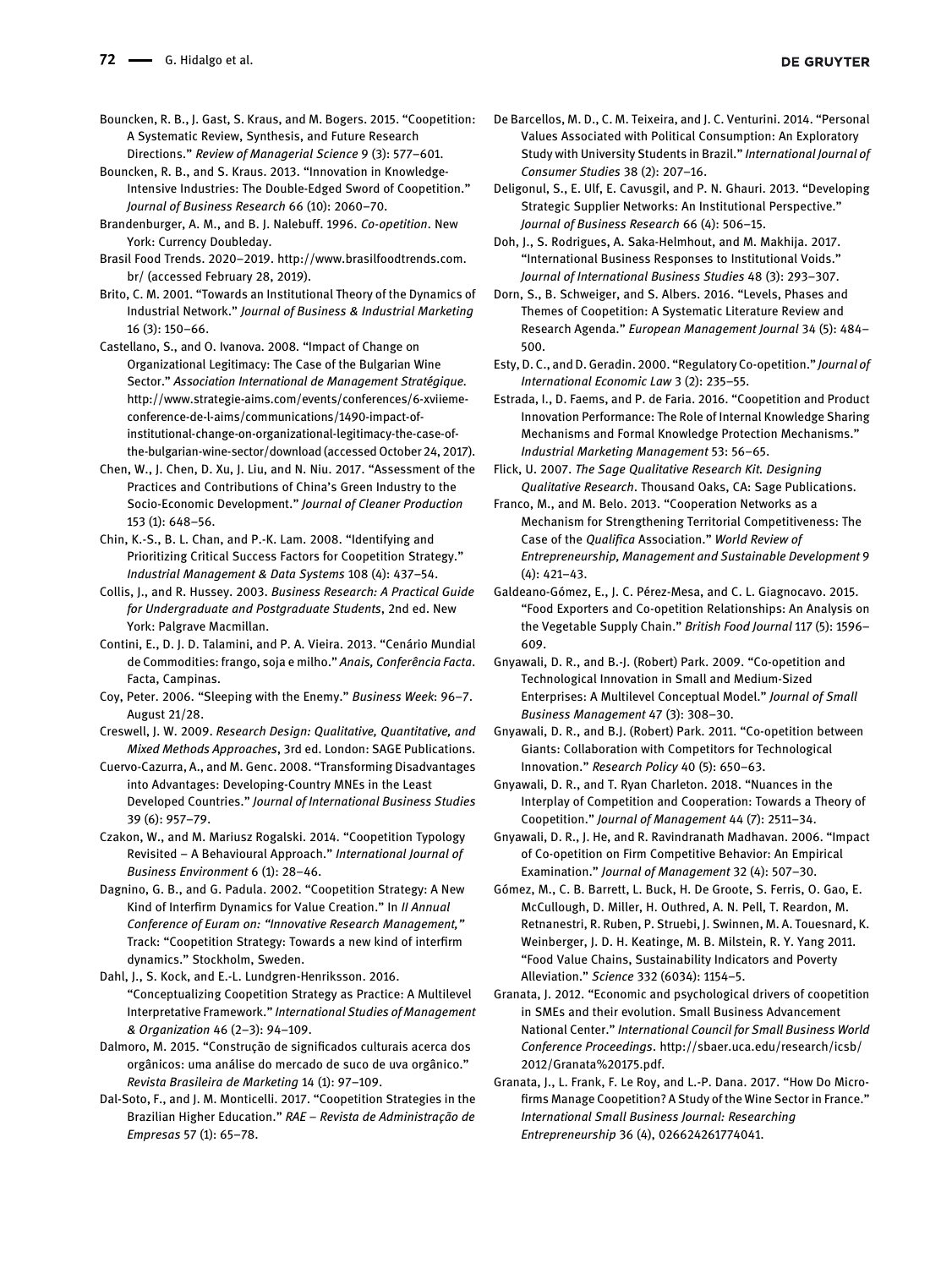<span id="page-12-7"></span>He, X., and Y. Wei. 2013. "Export Market Location Decision and Performance: The Role of External Networks and Absorptive Capacity." International Marketing Review 30 (6): 559–90.

<span id="page-12-18"></span>Hodgson, G. M. 2006. "What are Institutions?." Journal of Economic Issues 15 (1): 1–25.

<span id="page-12-27"></span>Hoefkens, C., W. Verbeke, J. Aertsens, K. Mondelaers, and J. Van Camp. 2009. "The Nutritional and Toxicological Value of Organic Vegetables: Consumer Perception versus Scientific Evidence." British Food Journal 111 (10): 1062–77. [http://hdl.handle.net/](http://hdl.handle.net/1854/LU-821829) [1854/LU-821829.](http://hdl.handle.net/1854/LU-821829)

<span id="page-12-6"></span>Hoskisson, R. E., E. Lorraine, M. L. Chung, and W. Mike. 2000. "Strategy in Emerging Economies." Academy of Management Journal 43 (3): 249–67. [https://www.jstor.org/stable/](https://www.jstor.org/stable/1556394) [1556394.](https://www.jstor.org/stable/1556394)

<span id="page-12-11"></span>Houé, T., and R. Guimaraes. 2013. "A Diversity of Supply Chain Management: Towards a Geo-Explicative Model Explaining Coordination." Proceedings of the EURAM Conference. [https://](https://econpapers.repec.org/RePEc:hal:journl:hal-01375858) [econpapers.repec.org/RePEc:hal:journl:hal-01375858.](https://econpapers.repec.org/RePEc:hal:journl:hal-01375858)

<span id="page-12-0"></span>Institute of Food Science and Technology. 2015. Food Science Fact Sheets. [https://www.ifst.org/resources/food-science-fact](https://www.ifst.org/resources/food-science-fact-sheets)[sheets](https://www.ifst.org/resources/food-science-fact-sheets) (accessed February 26, 2019).

<span id="page-12-28"></span>Jahn, G., M. Schramm, and A. Spiller. 2005. "The Reliability of Certification: Quality Labels as a Consumer Policy Tool." Journal of Consumer Policy 28 (1): 53–73.

<span id="page-12-29"></span>Jouzi, Z., H. Azadi, F. Taheri, K. Zarafshani, K. Gebrehiwot, S. Van Passel, and P. Lebailly. 2017. "Organic Farming and Small-Scale Farmers: Main Opportunities and Challenges." Ecological Economics 132 (C): 144–54.

<span id="page-12-26"></span>Kedia, B., N. Rhew, N. Gaffney, and J. Clampit. 2015. "Emerging Market Multinationals: Coopetition for Global Growth." Thunderbird International Business Review 58 (6): 515–26.

<span id="page-12-1"></span>Kim, H. Y., and J.-E. Chung. 2011. "Consumer Purchase Intention or Organic Personal Care Products." Journal of Consumer Marketing  $28(1): 40-7.$ 

<span id="page-12-17"></span>Klein, K., T. Semrau, S. Albers, and J. Edward. 2019. "Multimarket Coopetition: How the Interplay of Competition and Cooperation Affects Entry into Shared Markets." Long Range Planning. in press.<https://doi.org/10.1016/j.lrp.2019.02.001>.

<span id="page-12-10"></span>Klimas, P. 2014. "Multifaceted Nature of Coopetition inside an Aviation Supply Chain – The Case of the Aviation Valley." Journal of Economics & Management 17: 96–119.

<span id="page-12-15"></span>Kraus, S., J. Gast, P. Klimas, and T. Stephan. 2019. "Sleepingwith Competitors:Types,DriversandOutcomesofCoopetitionofSmalland Medium-Sized Craft Beer Breweries." International Journal of Entrepreneurial Behaviour & Research 25 (1): 50–66.

<span id="page-12-4"></span>Kylänen, M., and M. M. Mariani. 2012. "Unpacking the Temporal Dimension of Coopetition in Tourism Destinations: Evidence from Finnish and Italian Theme Parks." Anatolia: An International Journal of Tourism and Hospitality Research 23 (1): 61–74.

<span id="page-12-13"></span>Lado, A. A., N. G. Boyd, and S. C. Hanlon. 1997. "Competition, Cooperation, and the Search for Economic Rents: A Syncretic Model." Academy of Management Review 22 (1): 110–41.

<span id="page-12-22"></span>Lawrence, T. B. 1999. "Institutional Strategy." Journal of Management 25 (2): 161–88.

<span id="page-12-16"></span>Luo, Y. 2007. "From Foreign Investors to Strategic Insiders: Shifting Parameters, Prescriptions and Paradigms for MNCs in China." Journal of World Business 42 (1): 14–36.

<span id="page-12-3"></span>Mariani, M. M. 2007. "Coopetition as an Emergent Strategy Empirical Evidence from an Italian Consortium of Opera Houses."

International Journal of Management and Organizational Studies 37 (2): 97–126.

<span id="page-12-24"></span>Mariani, M. M., and M. Kylänen. 2014. "The Relevance of Public-Private Partnerships in Coopetition: Empirical Evidence from the Tourism Sector." International Journal of Business Environment 6 (1): 106–25.

McCluskey, J. 2000. "A Game Theoretic Approach to Organic Foods: An Analysis of Asymmetric Information and Policy." Agricultural & Resource Economics Review 29 (1): 1–9.

Mesquita, L. F., and S. G. Lazzarini. 2008. "Horizontal and Vertical Relationships in Developing Economies: Implications for SMEs' Access to Global Markets." Academy of Management Journal 51  $(2): 359 - 80.$ 

<span id="page-12-20"></span>Monticelli, J. M., I. L. Garrido, and S. L. de Vasconcellos. 2018. "Coopetition and Institutions: A Strategy for Brazilian Wineries Facing Internationalization." International Journal of Wine Business Research 30 (1): 74–95.

<span id="page-12-2"></span>Myllärniemi, J., J. Okkonen, J. Paavilainen, and V. Vuori. 2012. "Negative Competition Steering Patient Flow in a Public-Private Healthcare Co-opetition Setting – A Finnish Case." World Review of Entrepreneurship, Management and Sustainable Development 8 (2): 208–20.

<span id="page-12-12"></span>Nash, J. F. 1950. "The Bargaining Problem." Econometrica 18 (2): 155–62.

<span id="page-12-5"></span>Nemeh, A., and S. Yami. 2016. "The Determinants of the Emergence of Coopetition Strategy in R&D." International Studies of Management & Organization 46 (2–3): 159–78.

<span id="page-12-19"></span>North, D. C. 1990. Institutions, Institutional Change and Economic Performance. Cambridge: Cambridge University Press.

<span id="page-12-23"></span>Ohkita, K., and M. Okura. 2014. "Coopetition and Coordinated Investment: Protecting Japanese Video Games' Intellectual Property Rights." International Journal of Business Environment I6 (1): 92–105.

Oliver, A. L. 2004. "On the Duality of Competition and Collaboration: Network-Based Knowledge Relations in the Biotechnology Industry." Scandinavian Journal of Management 20 (1–2): 151– 71.

<span id="page-12-8"></span>Organic Trade Association (OTA). 2017. Maturing US Organic Sector Sees Steady Growth of 6.4 Percent in 2017. [https://ota.com/](https://ota.com/news/press-releases/20201) [news/press-releases/20201](https://ota.com/news/press-releases/20201) (accessed February 28, 2019).

<span id="page-12-30"></span>Padula, G., and G. B. Dagnino. 2007. "Untangling the Rise of Coopetition." International Studies of Management & Organization 37 (2): 32–52.

<span id="page-12-14"></span>Pellegrin-Boucher, E., F. Le Roy, and C. Gurău. 2013. "Coopetitive Strategies in the ICT Sector: Typology and Stability." Technology Analysis & Strategic Management 25 (1): 71–98.

<span id="page-12-25"></span>Peng, T.-J. A., and M. Bourne. 2009. "The Coexistence of Competition and Cooperation between Networks: Implications from Two Taiwanese Healthcare Networks." British Journal of Management 20 (3): 377–400.

<span id="page-12-21"></span>Peng, M. W., S. L. Sun, B. Pinkham, and H. Chen. 2009. "The Institution-Based View as a Third Leg for a Strategy Tripod." Academy of Management Perspectives 23 (3): 63–81.

<span id="page-12-9"></span>Portal Brasil. 2017. Agricultura Orgânica Deve Movimentar R\$ 2,5 Bi Em 2016. [http://www.brasil.gov.br/economia-e-emprego/2015/](http://www.brasil.gov.br/economia-e-emprego/2015/10/agricultura-organica-deve-movimentar-r-2-5-bi-em-2016/info_organicos-home.png/view) [10/agricultura-organica-deve-movimentar-r-2-5-bi-em-2016/](http://www.brasil.gov.br/economia-e-emprego/2015/10/agricultura-organica-deve-movimentar-r-2-5-bi-em-2016/info_organicos-home.png/view) [info\\_organicos-home.png/view](http://www.brasil.gov.br/economia-e-emprego/2015/10/agricultura-organica-deve-movimentar-r-2-5-bi-em-2016/info_organicos-home.png/view) (accessed February 28, 2019).

Raza-Ullah, T., M. Bengtsson, and S. Kock. 2014. "The Coopetition Paradox and Tension in Coopetition at Multiple Levels." Industrial Marketing Management 43 (2): 189–98.